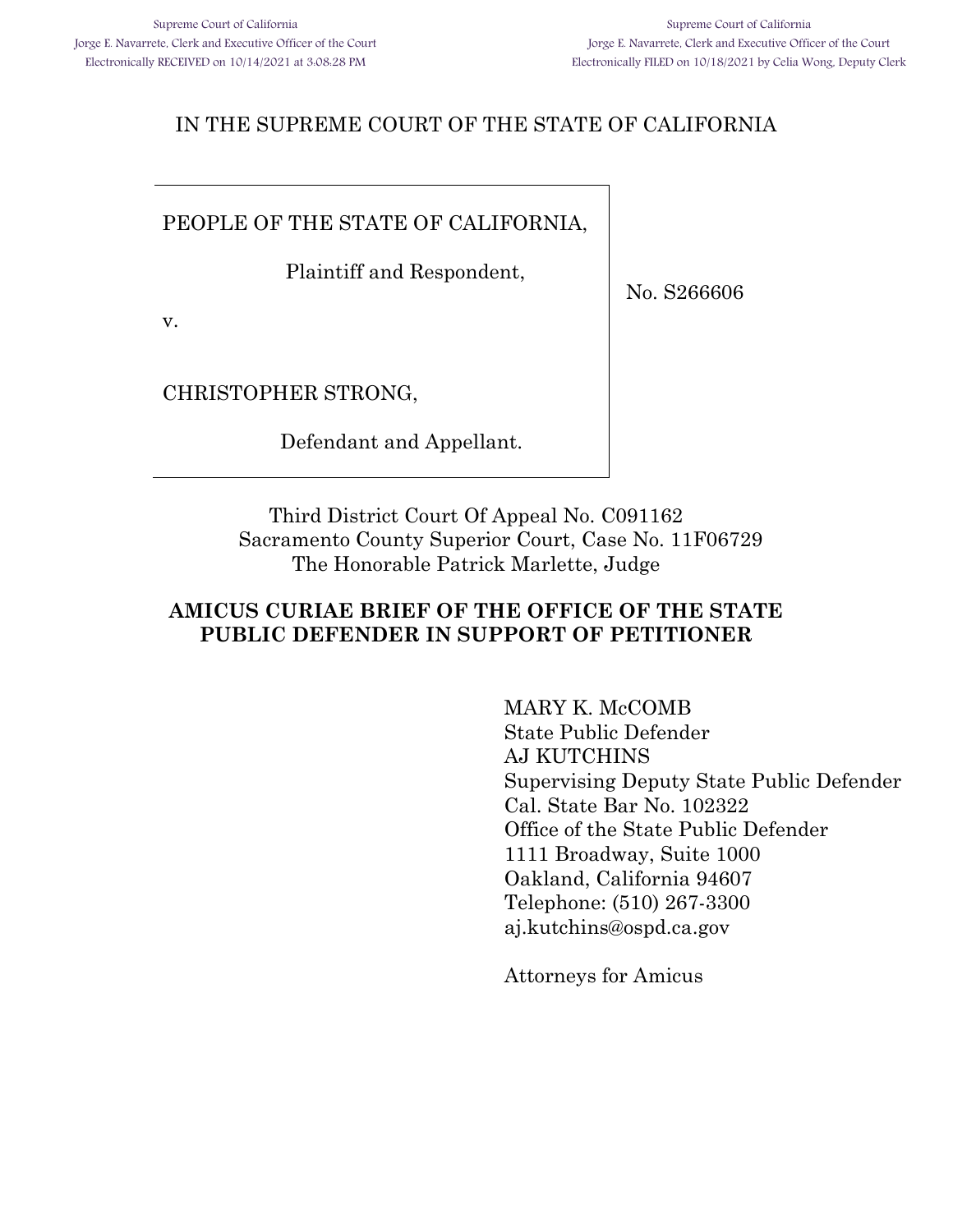### **TABLE OF CONTENTS**

## **Page**

| Ι.   | THE CASES GIVING PRECLUSIVE EFFECT TO PRIOR<br>SPECIAL CIRCUMSTANCE FINDINGS FAIL TO RECKON<br>WITH - OR EVEN MENTION - CLEARLY ESTABLISHED<br>RULES GOVERNING WHEN PRIOR FINDINGS CAN BE |
|------|-------------------------------------------------------------------------------------------------------------------------------------------------------------------------------------------|
| Π.   | BECAUSE THE STATUTE REQUIRES ONLY THAT<br>PRECLUSIVE EFFECT BE AFFORDED TO PRIOR<br>"NOT TRUE" FINDINGS, THIS COURT'S PRECEDENT<br>FORBIDS GIVING PRECLUSIVE EFFECT TO PRIOR              |
| III. | THE APPROACH ADOPTED BY PEOPLE V. SECREASE<br>IS NOT AUTHORIZED BY THE STATUTE NOR BY ANY<br>ESTABLISHED LEGAL PRINCIPLE; IT IS INCOHERENT 32                                             |
|      |                                                                                                                                                                                           |
|      |                                                                                                                                                                                           |
|      |                                                                                                                                                                                           |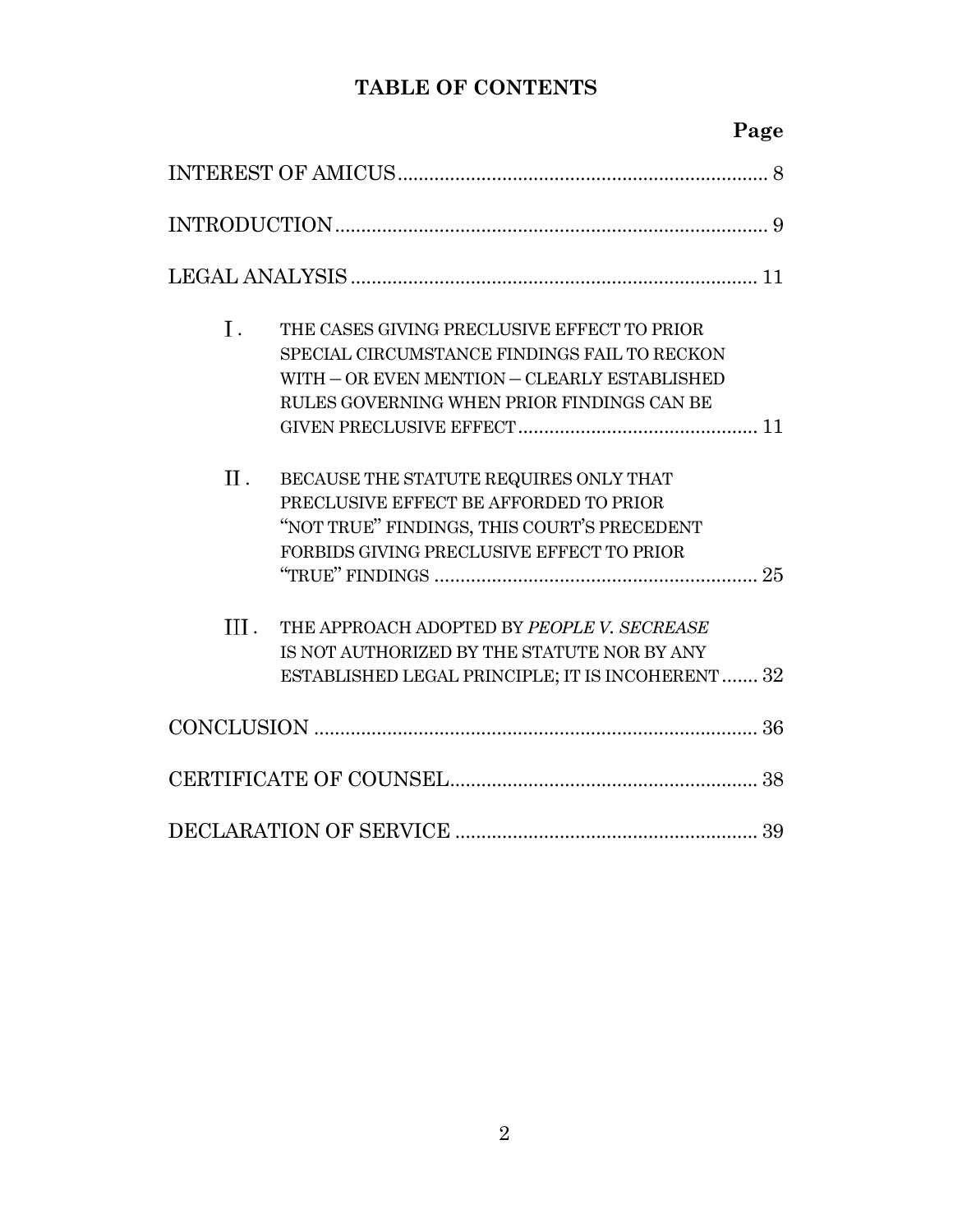# **Page(s)**

### **FEDERAL CASES**

| Jackson v. Virginia                                            |
|----------------------------------------------------------------|
| Tison v. Arizona                                               |
| <b>STATE CASES</b>                                             |
| Brosterhous v. State Bar                                       |
| California Fed. Savings & Loan Assn. v. City of Los<br>Angeles |
| California Redevelopment Assn. v. Matosantos                   |
| City of Sacramento v. State of California                      |
| Gikas v. Zolin                                                 |
| Huber v. Jackson                                               |
| In re (Arthur) Ramirez                                         |
| In re Bennett                                                  |
| In re Lindley                                                  |
| In re Miller                                                   |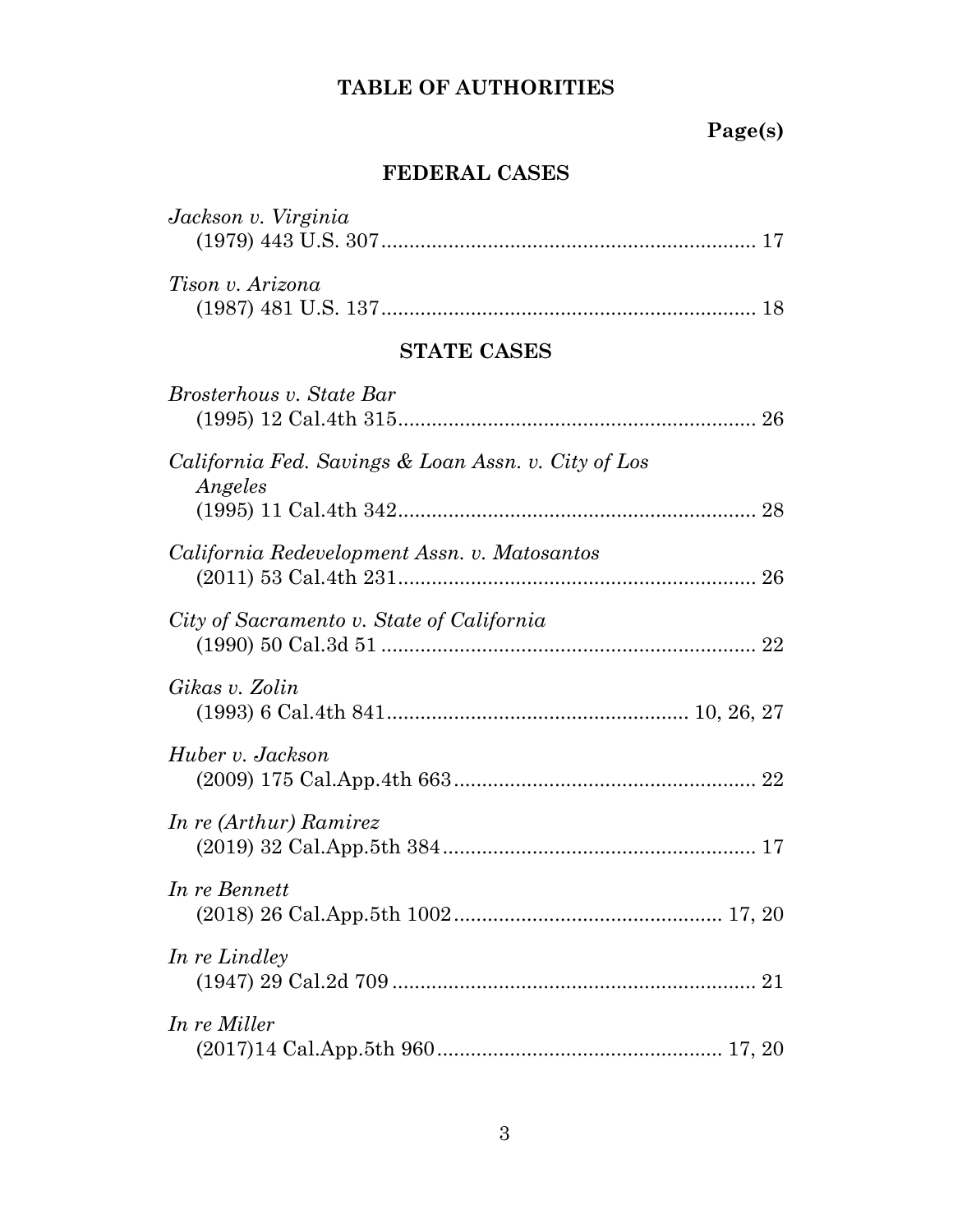# **Page(s)**

| In re Moore                                                |
|------------------------------------------------------------|
| In re Scoggins                                             |
| In re Taylor                                               |
| In re Waltreus                                             |
| Kemp Bros. Construction, Inc. v. Titam Electric Corp.      |
| Lucido v. Superior Court                                   |
| Mueller v. Walker                                          |
| Pacific Lumber Co. v. State Water Resources Control<br>Bd. |
| People v. Allison                                          |
| People v. Arias                                            |
| People v. Banks                                            |
| People v. Barragan                                         |
| People v. Clark                                            |
| People v. Edwards                                          |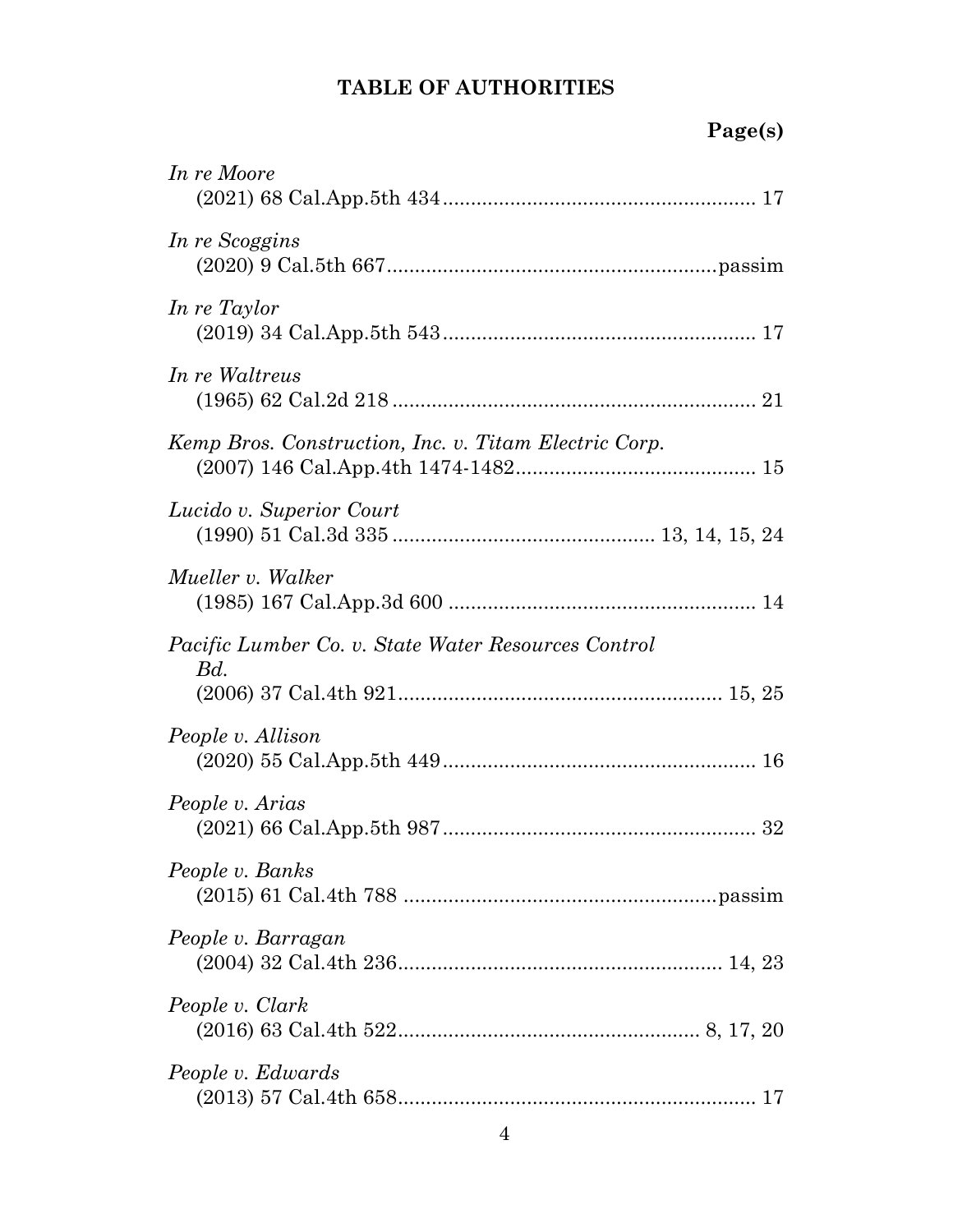| People v. Estrada                                                 |
|-------------------------------------------------------------------|
| People v. Garcia                                                  |
| People v. Gentile                                                 |
| People v. Gonzalez                                                |
| People v. Hodgson                                                 |
| People v. Lopez                                                   |
| People v. Lopez                                                   |
| People v. Matthews<br>(July 7, 2020, B299951), 2020 WL 3790803 19 |
| People v. Nunez                                                   |
| People v. Pineda                                                  |
| People v. Rodriguez                                               |
| People v. Santamaria                                              |
| People v. Secrease                                                |
| People v. Sims                                                    |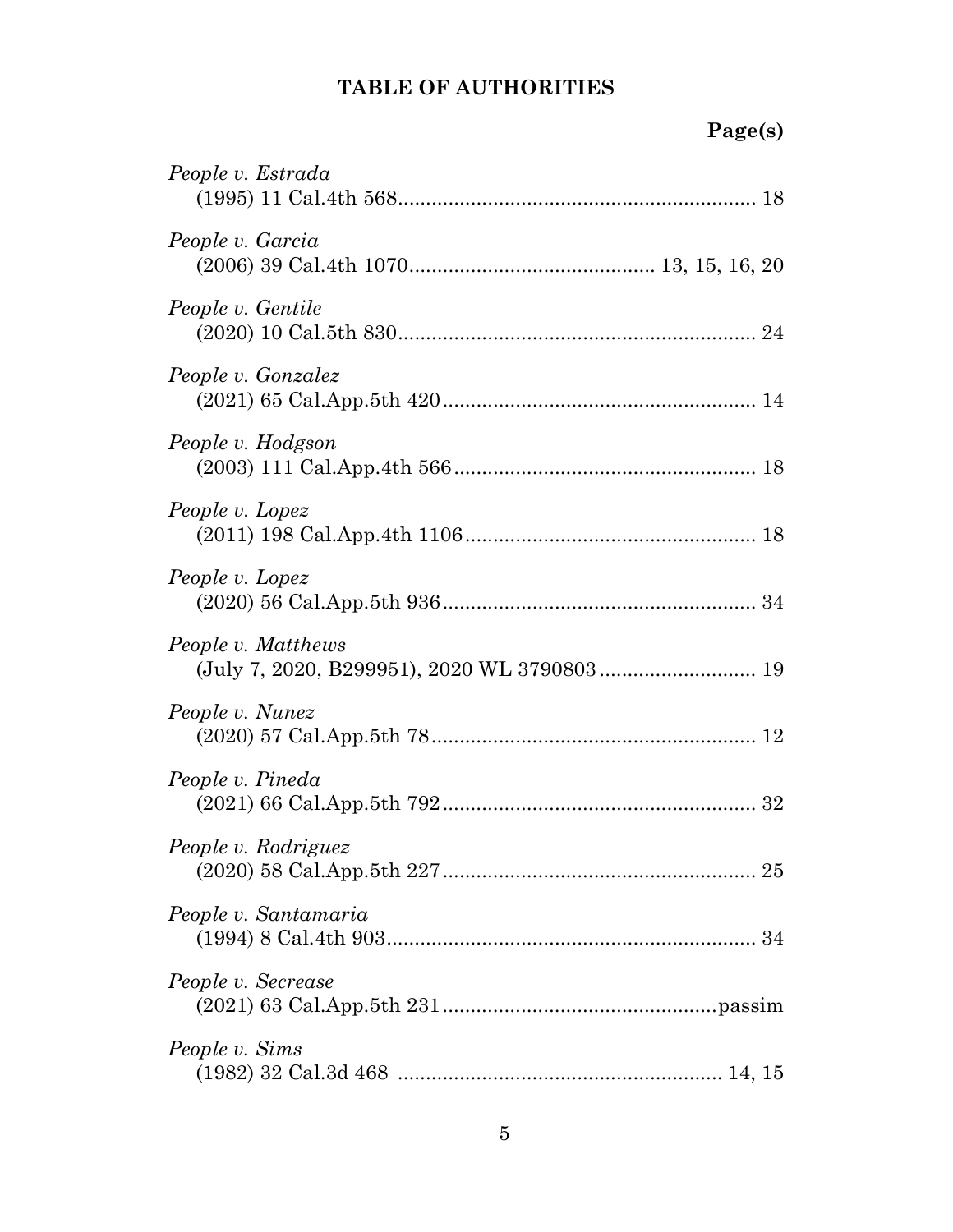# **Page(s)**

| <b>STATE STATUTES</b>                                                         |  |
|-------------------------------------------------------------------------------|--|
| Vandenberg v. Superior Court                                                  |  |
| State Bd. of Chiropractic Examiners v. Superior<br>Court                      |  |
| Smith v. ExxonMobil Oil Corp.                                                 |  |
| Santos v. Brown                                                               |  |
| Sandoval v. Superior Court                                                    |  |
| Samara v. Matar                                                               |  |
| Roos v. Red                                                                   |  |
| People v. Wilson<br>(Sept. 29, 2021, No. D078231) __ Cal.App.5th __           |  |
| People v. Strong<br>(Dec. 18, 2020, C091162), 2020 WL 7417057  11, 13, 16, 17 |  |

| Gov. Code |  |
|-----------|--|
|           |  |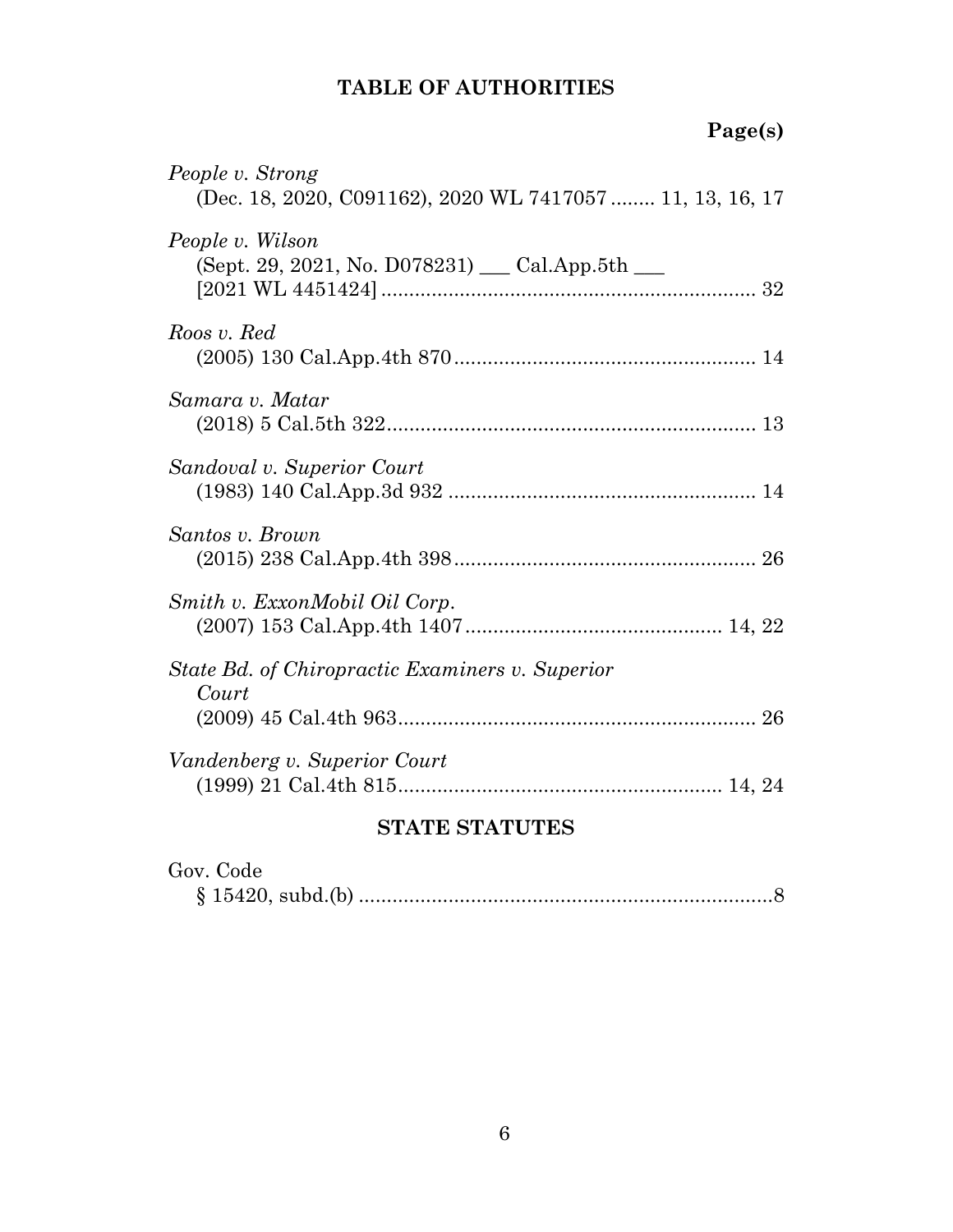# Page(s)

| Pen. Code |  |
|-----------|--|
|           |  |
|           |  |
|           |  |
|           |  |
|           |  |
|           |  |
|           |  |
|           |  |
|           |  |
| Veh. Code |  |

### **OTHER AUTHORITIES**

| People v. Duke |  |
|----------------|--|
|                |  |
|                |  |
|                |  |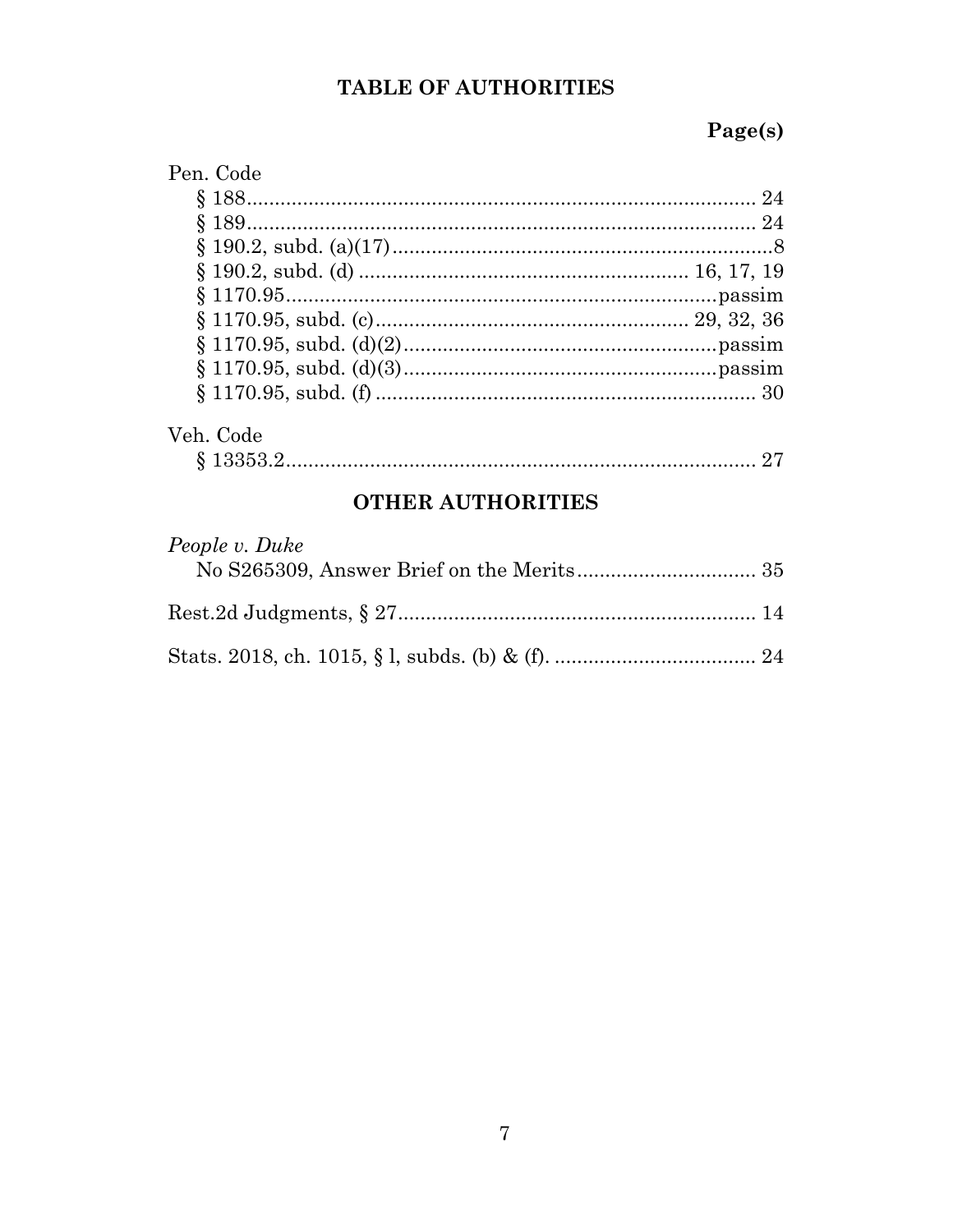#### **INTEREST OF AMICUS**

<span id="page-7-0"></span>The Office of the State Public Defender (OSPD) represents indigent persons in their appeals from criminal convictions in both capital and non-capital cases and has been instructed by the Legislature to "engage in . . . efforts for the purpose of improving the quality of indigent defense." (Gov. Code, § 15420, subd. (b).) OSPD has a longstanding interest in the fair and uniform administration of California criminal law and in the protection of the constitutional and statutory rights of those who have been convicted of crimes – particularly the crime of murder.

According to its docket, this Court granted review in the instant case to consider whether "a felony-murder special circumstance finding (Pen. Code, § 190.2, subd. (a)(17)) made before *People v. Banks* (2015) 61 Cal.4th 788 (*Banks*) and *People v. Clark* (2016) 63 Cal.4th 522 (*Clark*) preclude[s] a defendant from making a prima facie showing of eligibility for relief under Penal Code section 1170.95."[1](#page-7-1)

The State Public Defender has two levels of concern with the adjudication of this issue. Most immediately, OSPD represents several persons who would otherwise be entitled to seek relief under section 1170.95 but who have been precluded from doing so on precisely the basis described in the issue presented.

<span id="page-7-1"></span><sup>&</sup>lt;sup>1</sup> Unless specifically noted otherwise, all further statutory references will be to the Penal Code.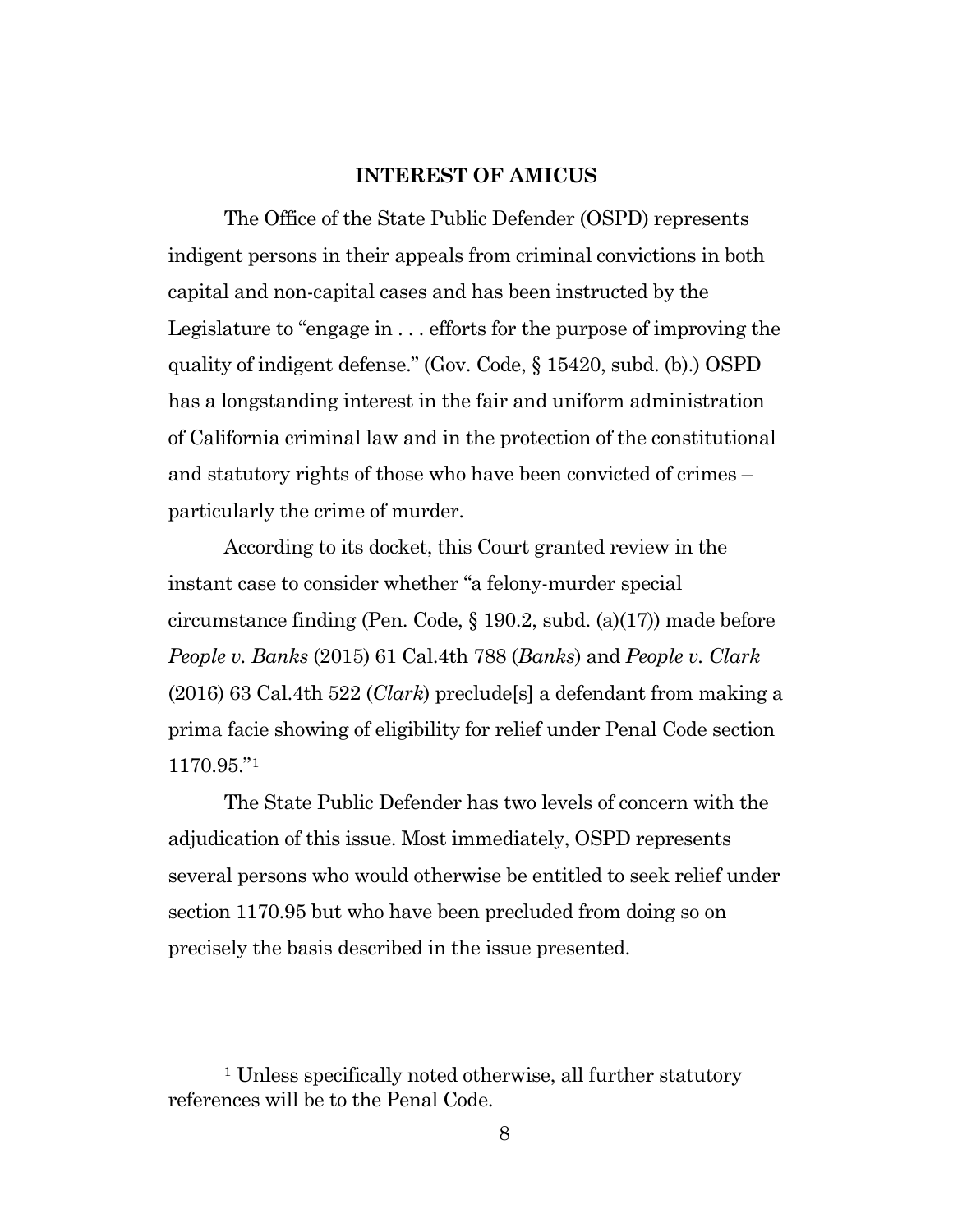More generally, the State Public Defender is concerned because the opinion below, the concordant opinions of other lower courts, and the arguments presented by the Attorney General drastically curtail the scope of section 1170.95, without identifying any established legal basis for those decisions and ignoring binding precedent that clearly forbids the *ratio decidendi* they employ.

#### **INTRODUCTION**

<span id="page-8-0"></span>The lower appellate courts have carried on a spirited debate regarding whether a prior finding, sustaining a special circumstance allegation, made before this Court's rulings in *Banks* and *Clark*  automatically precludes a petitioner is from making out a prima facie case under section 1170.95.[2](#page-8-1) Counsel for the petitioner in the instant case has capably argued, within the existing terms of that debate, why it is inappropriate to afford preclusive effect to such prior findings.

However, the opinions of the lower courts – including the Court of Appeal's decision in this case – have failed to acknowledge (much less apply) the fundamental legal rules and binding

<span id="page-8-1"></span><sup>2</sup> A roster of the cases on both sides of the debate, as of July, 2021, is set out in *People v. Secrease* (2021) 63 Cal.App.5th 231, 252- 253 (review granted June 30, 2021, S268862 (*Secrease*)). To those must be added *Secrease* itself and the published decisions that have adopted its reasoning (discussed in section III. of this brief) – which are in a category of their own. The Court is surely aware of the mentioned cases, having granted review but deferred briefing in nearly all of them pending the determination of either the instant case or another.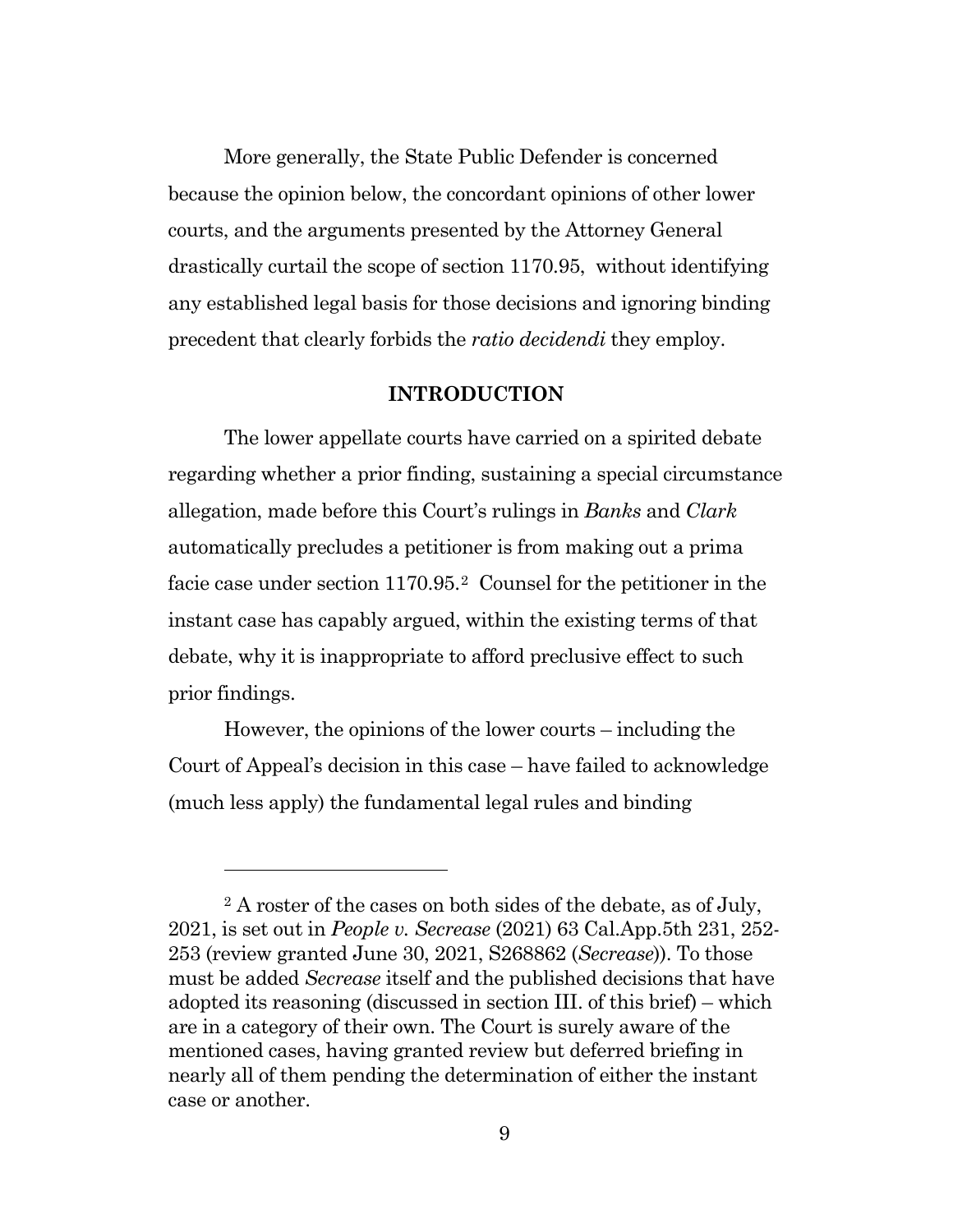precedent that determine whether and when prior determinations can be given binding effect in a current proceeding.

That body of law is contained in the doctrines of res judicata, collateral estoppel, and law of the case. Those doctrines have rules that place the burden on the proponent of preclusive effect to demonstrate that it would be fair and equitable to foreclose a fresh adjudication.

As discussed below, the prosecution cannot meet that burden in any of the cases in which this issue has been implicated.

The lower courts' failure to apply these established principles, that govern when a prior determination can be afforded preclusive effect, has unfairly foreclosed individuals serving life sentences from seeking the relief from those sentences that the Legislature has expressly provided.

The lower courts have also failed to heed established principles of statutory construction. As discussed below, the pertinent statute contains a provision – section  $1170.95(d)(2)$  – which expressly gives preclusive effect to a prior finding that a special circumstance allegation was *not* true but makes no mention of the effect of a *true* finding. This Court held, in a directly analogous context, that when a statute gives preclusive effect to one determination, but not the inverse determination, it is flatly impermissible for courts to allow the unmentioned determination to be used as a bar to future proceedings. (*Gikas v. Zolin* (1993) 6 Cal.4th 841, 852 (*Gikas*).) Neither the lower court in this case, nor any of the other courts that have barred 1170.95 relief on the basis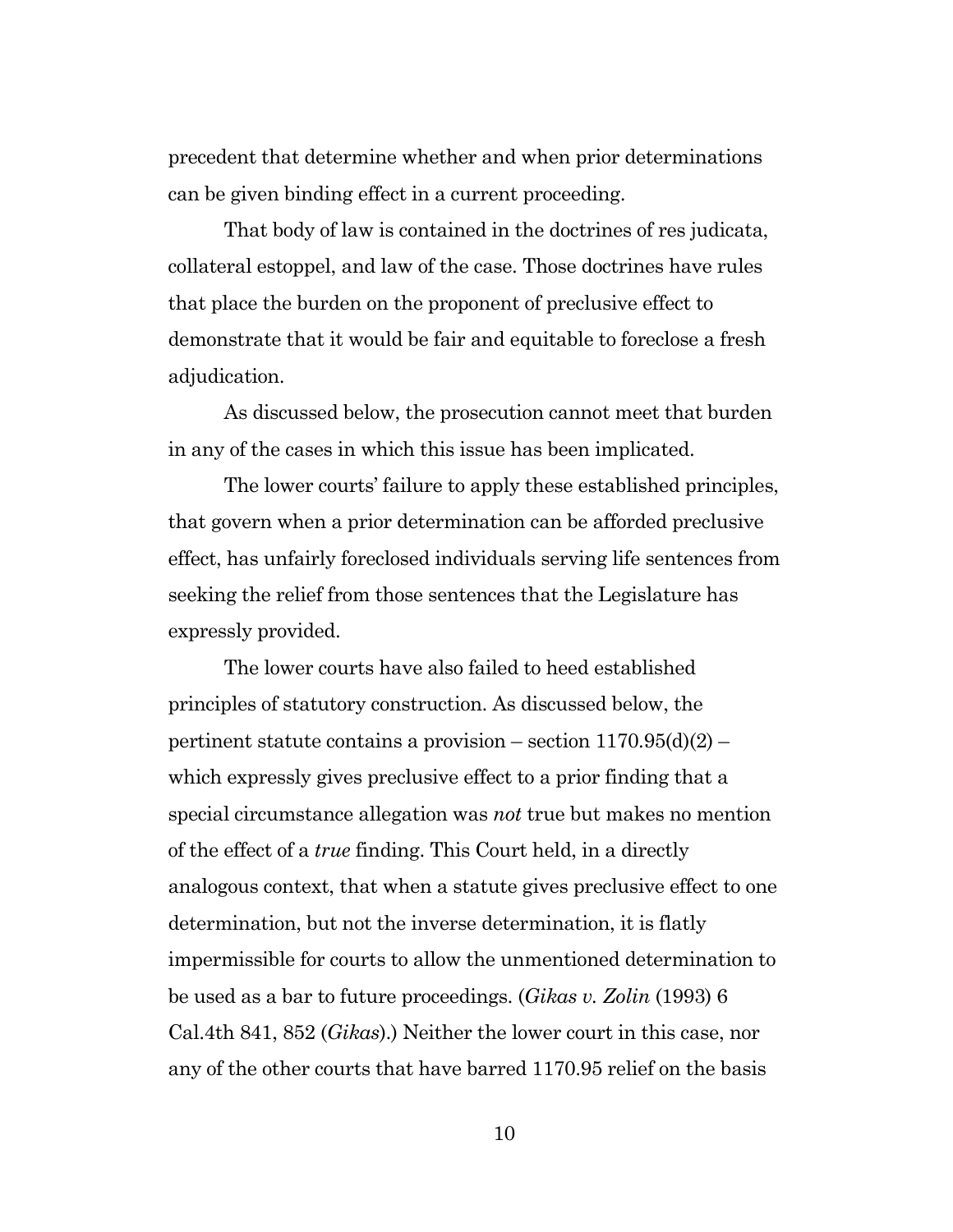of a prior section 190.2 finding, have acknowledged *Gikas –* much less distinguished it.

Finally, special attention must be paid to several of the most recent cases holding that a pre-*Banks* "true" special circumstance finding does *not* automatically preclude section 1170.95 relief. Those opinions – beginning with *People v. Secrease* (2021) 63 Cal.App.5th 231 (review granted June 30, 2021, S268862 (*Secrease*)) – purport to carve a middle path for resolving the issue but, like the cases finding preclusion, lack any foundation in the law and violate both established precedent and the Legislature's intent.

#### **LEGAL ANALYSIS**

#### **.**

#### <span id="page-10-1"></span><span id="page-10-0"></span>**THE CASES GIVING PRECLUSIVE EFFECT TO PRIOR SPECIAL CIRCUMSTANCE FINDINGS FAIL TO RECKON WITH – OR EVEN MENTION – CLEARLY ESTABLISHED RULES GOVERNING WHEN PRIOR FINDINGS CAN BE GIVEN PRECLUSIVE EFFECT**

The court below, and the others with which it agrees, *start*  from the premise that the prior special circumstance finding acts as a bar to relief: "The issue here is solely whether defendant was able to challenge the continued viability of the jury's special circumstance findings in a petition brought pursuant to section 1170.95." (*People v. Strong* (Dec. 18, 2020, C091162), 2020 WL 7417057 at \*3 [nonpub. opn.], review granted March 10, 2021, S266606 (*Strong*).) This formulation presupposes that the defendant was *required* to "challenge the continued viability of the jury's special circumstance findings" in order to proceed under section 1170.95. That in turn assumes that "a felony-murder special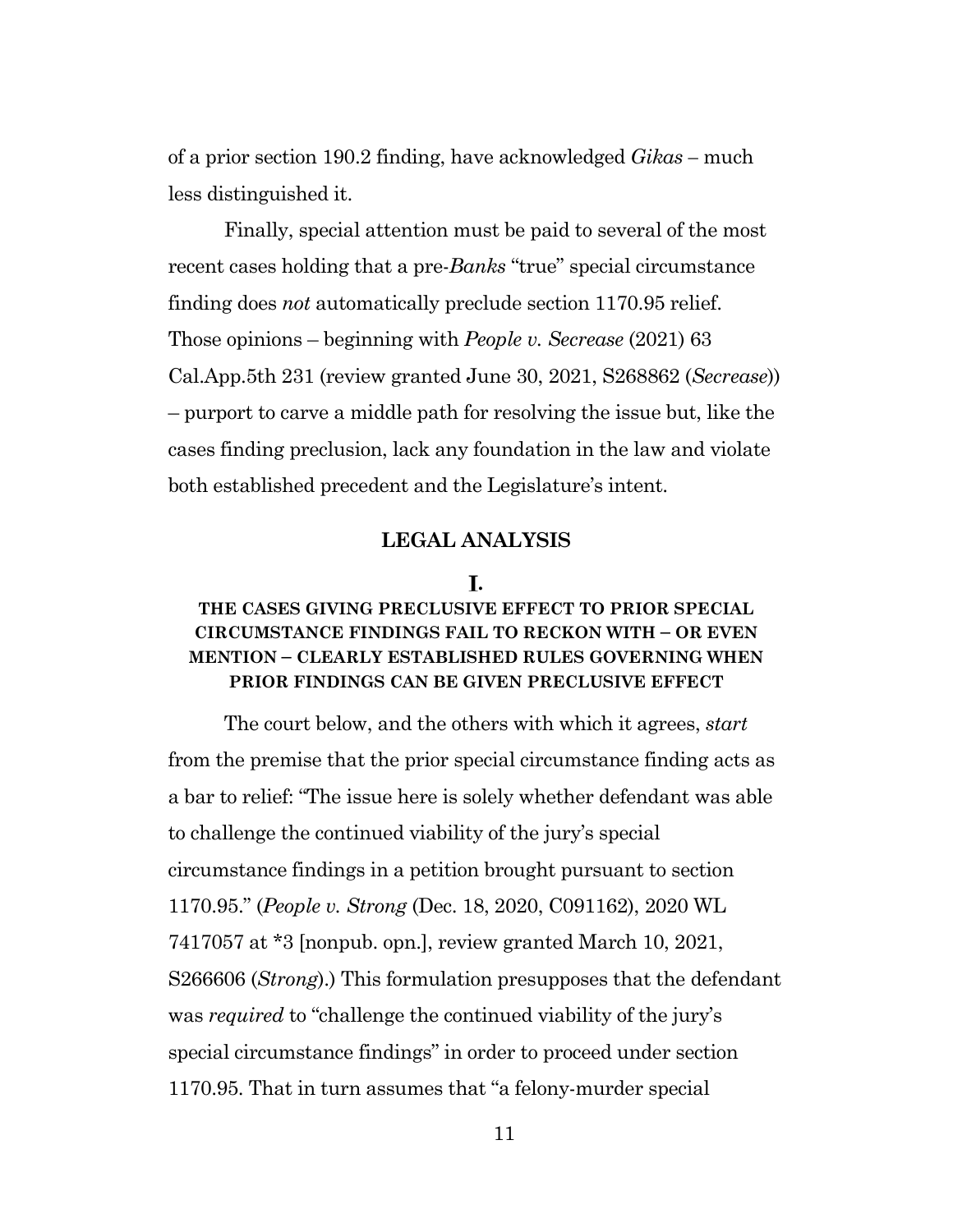circumstance finding … made before … *Banks …* and *Clark …*  [*does*] preclude a defendant from making a prima facie showing of eligibility for relief under … section 1170.95" – the very question that this Court has specified for decision. Nowhere is there a suggestion of any legal doctrine or precedent that could support this predicate assumption.

This vice – assuming the answer to the predicate issue without acknowledging the issue, engaging in legal analysis, or providing any authority to support the (assumed) answer – is shared by every one of the appellate decisions holding that a pre-*Banks* special circumstance finding automatically bars section 1170.95 relief. (E.g., *People v. Nunez* (2020) 57 Cal.App.5th 78, 94 ["*Of course*, jury findings in a final judgment are generally considered to be valid and binding unless and until they are overturned by collateral attack, regardless of whether they were subjected to appellate review" (no citation provided; emphasis supplied).) It is the fulcrum of the Attorney General's brief in this Court. (See Respondent's Brief on the Merits (hereinafter "RB") 16-18.)

Remarkably, neither the Attorney General nor any of those courts has thought to examine the more fundamental question: Where is the *legal authority* for relying on a determination made in a prior proceeding to preclude these litigants from pursuing relief in the current proceeding? What makes that analytical failure even more remarkable is that there is a well-established body of precedent, familiar to all who practice law, governing such questions and providing clear rules for how they are to be decided: The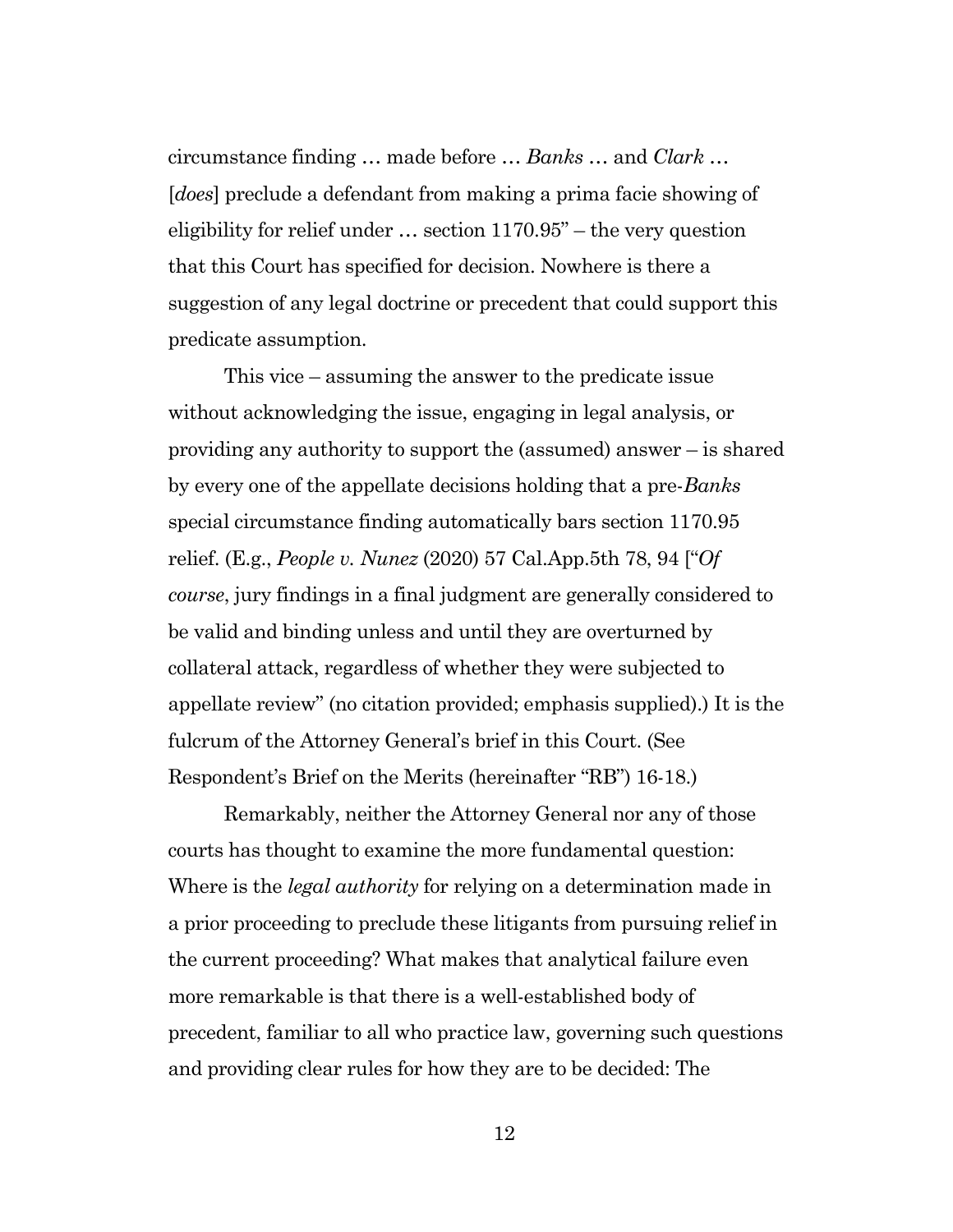doctrines traditionally known as res judicata, collateral estoppel and law of the case.<sup>[3](#page-12-0)</sup>

As framed by the Court of Appeal, the crux of the matter is whether "the special circumstance findings from petitioner's 2014 trial conclusively established that he was a 'major participant who acted in the robbery and burglary with reckless indifference to human life.'" (*Strong, supra*, 2020 WL 7417057 at \*3.). This is a classic question of "issue preclusion," known more familiarly as "collateral estoppel." (*People v. Garcia* (2006) 39 Cal.4th 1070, 1087- 1088 (*Garcia*); *Lucido v. Superior Court* (1990) 51 Cal.3d 335, 341 (*Lucido*); see also, *Samara v. Matar* (2018) 5 Cal.5th 322, 326-327.[\)4](#page-12-1) As this Court has defined it: "Collateral estoppel precludes a party to an action from relitigating in a second proceeding matters litigated and determined in a prior proceeding. Traditionally, the

<span id="page-12-0"></span><sup>3</sup> In fairness, it was not just the cases giving preclusive effect to prior special circumstance findings that missed the fundamental doctrinal analysis. Only one reported case on either side of the debate has even mentioned the doctrines of preclusion. (*People v. Gonzalez* (2021) 65 Cal.App.5th 420, 279 Cal.Rptr.3d 868, 977-878.) Although that opinion correctly concluded that none of the preclusion doctrines themselves barred the petitioner from seeking relief, it failed to appreciate the significance of that conclusion – namely that the law simply does not permit pre-*Banks* special circumstance findings to be used to preclude a petitioner from making out a prima case under section 1170.95.

<span id="page-12-1"></span><sup>4</sup> Although the Court has indicated a preference for the term "issue preclusion" rather than "collateral estoppel" (*Samara v. Matar*, *supra*, 5 Cal.5th at p. 326), most of the pertinent precedent speaks in terms of "collateral estoppel." Accordingly, amicus will use the two terms interchangeably.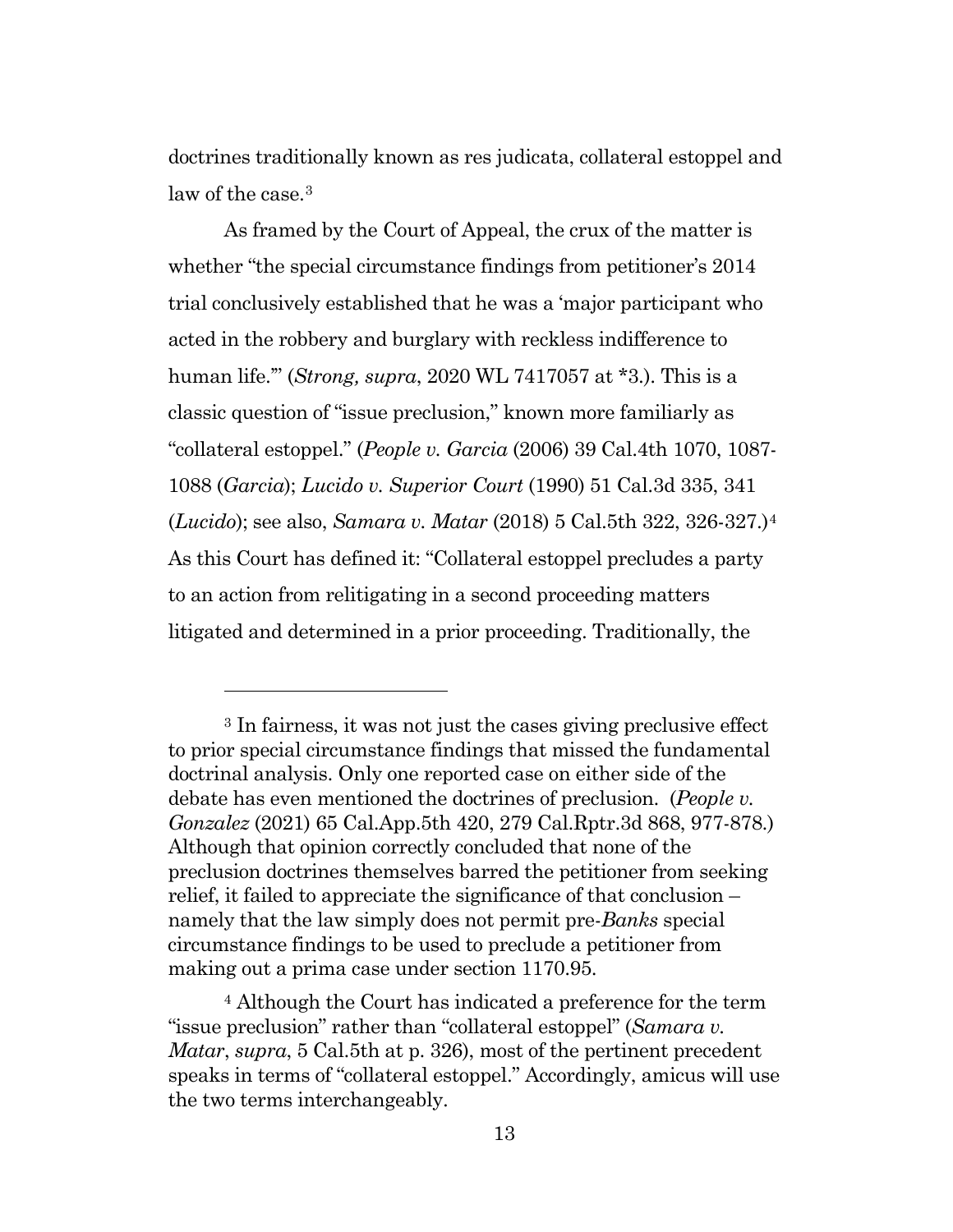doctrine has been applied to give conclusive effect in a collateral court action to a final adjudication made by a court in a prior proceeding."[5](#page-13-0) (*People v. Sims* (1982) 32 Cal.3d 468, 477 (*Sims*).)

"Under California law, collateral estoppel will apply in any setting only where such application comports with fairness and sound public policy." (*Vandenberg v. Superior Court* (1999) 21 Cal.4th 815, 835; see also *Smith v. ExxonMobil Oil Corp*. (2007) 153 Cal.App.4th 1407, 1414–1415; *Roos v. Red* (2005) 130 Cal.App.4th 870, 880; *Sandoval v. Superior Court* (1983) 140 Cal.App.3d 932, 941 ["Collateral estoppel is an equitable concept based on

<span id="page-13-0"></span><sup>5</sup> As this Court has explained: "The doctrine of collateral estoppel is one aspect of the concept of res judicata. In modern usage, however, the two terms have distinct meanings. The Restatement Second of Judgments, for example, describes collateral estoppel as 'issue preclusion' and res judicata as 'claim preclusion.' (Rest.2d Judgments, § 27.) This case concerns only issue preclusion." (*Lucido*, supra, 51 Cal.3d at p. 341 n.3.)

Briefly: "claim preclusion" is not implicated here because there is no assertion that the petitioner's prior murder conviction in and of itself bars a challenge under section 1170.95; such an assertion would obviously fail given that the Legislature specifically devised the statute as a vehicle with which to challenge prior murder convictions. (See *Mueller v. Walker* (1985) 167 Cal.App.3d 600, 607 [Legislature is empowered to modify res judicata to allow relitigation].) The notion instead is that a specific prior finding precludes the petitioner from establishing an essential element of his claim that he is eligible for relief – hence "issue preclusion." "Law of the case" pertains to legal principles articulated in a prior appellate opinion governing the same controversy (see *People v. Barragan* (2004) 32 Cal.4th 236, 246) – it obviously has no play in the situation presented here.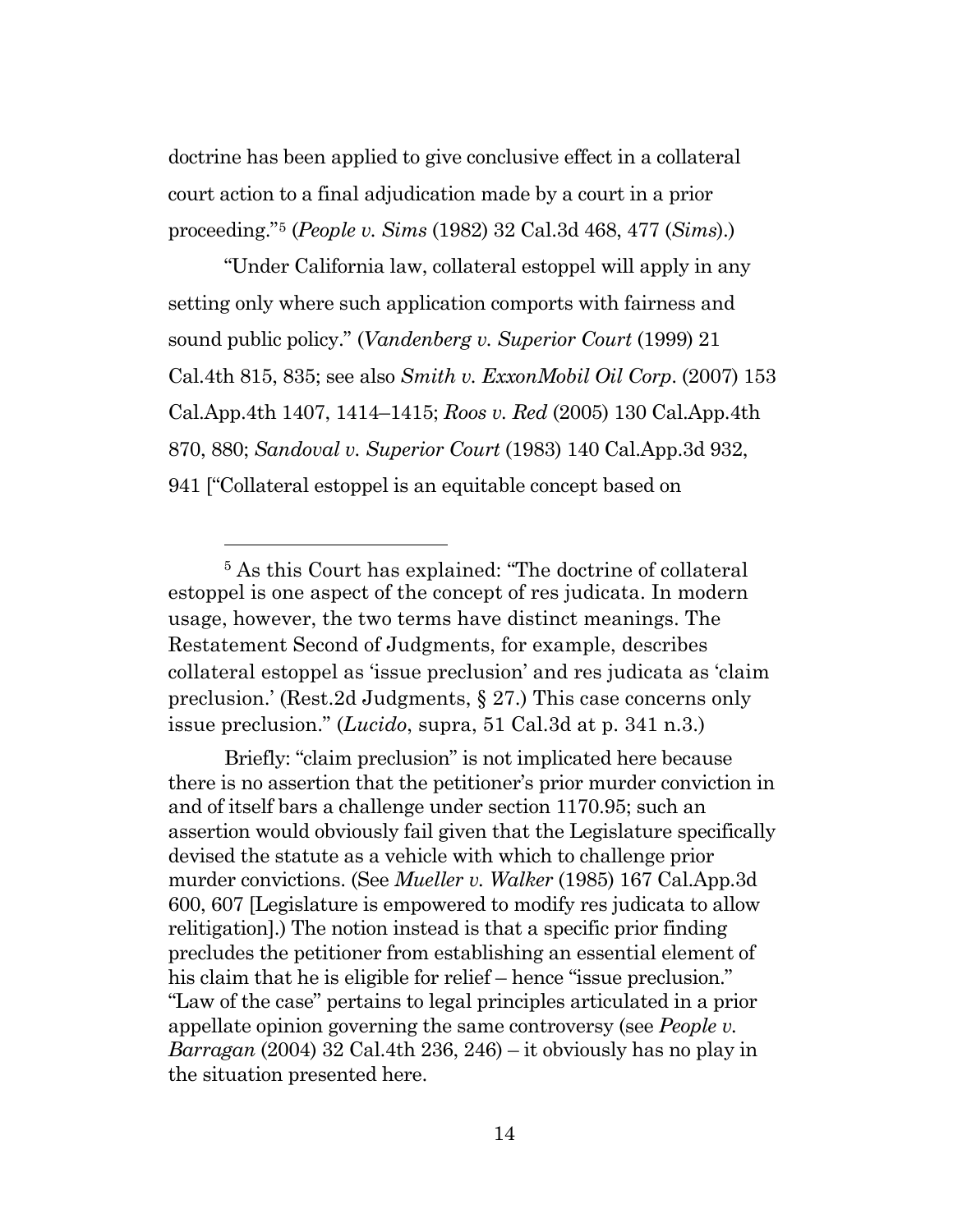fundamental principles of fairness."].) Thus the lodestar that guides issue preclusion determinations is whether it would be fair to bar a party from litigating, in the current proceeding, an issue that is material to the outcome of the current proceeding.

To that end, this Court has reiterated strict requirements that must be satisfied before the party can be precluded from raising the pertinent issue.[6](#page-14-0) (See, *Garcia, supra*, 39 Cal.4th at p. 1077; citing, *Pacific Lumber Co. v. State Water Resources Control Bd.* (2006) 37 Cal.4th 921, 943; *Lucido, supra*, 51 Cal.3d at p. 341, *Sims*, *supra*, 32 Cal.3d at p. 484.) First and foremost among those requirements is

"'The party asserting collateral estoppel bears the burden of establishing these' threshold requirements. Because 'the law does not favor estoppels' this burden is a heavy one. As we have explained, 'certainty is an essential element of every estoppel....' Thus, where a party asserts 'a certain question in issue has been litigated and determined between the same parties in a previous action, it is not enough that the proposed evidence tends to show that the precise question may have been involved in such litigation.' In other words, 'every estoppel must be certain to every intent, and not to be taken by argument or inference.' 'If upon the face of a record anything is left to conjecture as to what was necessarily involved and decided, there is no estoppel in it when pleaded, and nothing conclusive in it when offered in evidence.'"

(*Garcia*, *supra*, 39 Cal.4th at 1093-1094, citations omitted, ellipses in original (conc. & dis. op. of Chin, J.); quoted in *Kemp Bros. Construction, Inc. v. Titam Electric Corp.* (2007) 146 Cal.App.4th 1474-1482.)

<span id="page-14-0"></span> $^6$  Justice Chin summarized over a century-and-a-half of this Court's teaching on the point, as follows: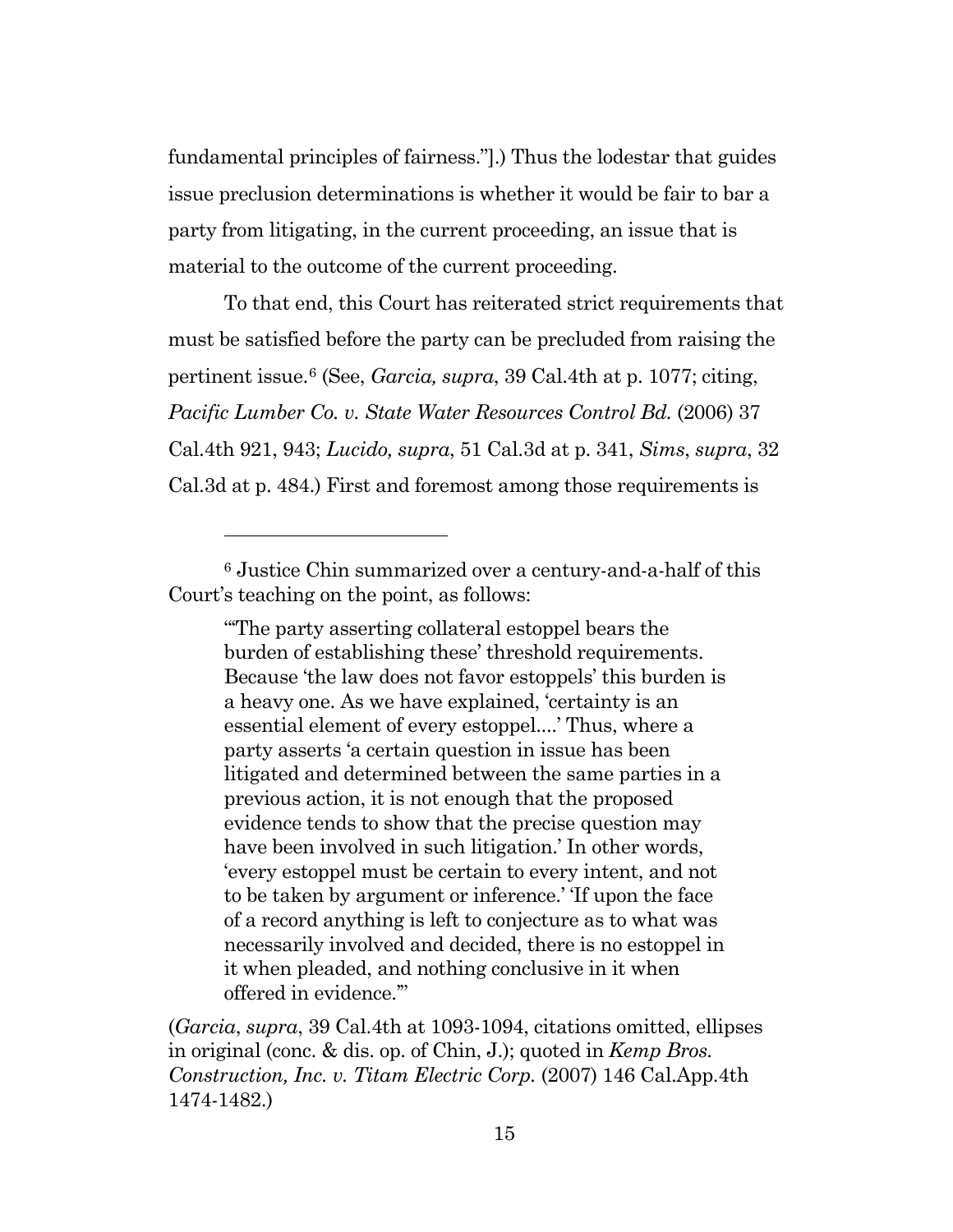that "the issue to be precluded must be identical to that decided in the prior proceeding." (*Garcia*, *supra*, at p. 1077.)

That requirement cannot be satisfied in the instant case, nor in the others presenting the question now before the Court.

The prior finding at issue turns on whether the section 1170.95 petitioner aided and abetted the underlying felony "with reckless indifference to human life and as a major participant." (Section 190.2, subd. (d).) It cannot plausibly be asserted that the determination of that issue in a current section 1170.95 petition would be *identical* to how the issue was adjudicated before this Court rendered its opinions in *Banks* and *Clark.* While the same words were used in the special circumstance allegation, sustained by Mr. Strong's jury in 2014, as are used in section 1170.95, adopted by the Legislature in 2018, how they are understood and applied has changed dramatically.[7](#page-15-0)

The lower court stated it succinctly: this "Court's decisions in *Banks* and *Clark* clarified 'what it means for an aiding and abetting defendant to be a "major participant" in an underlying felony and to

<span id="page-15-0"></span><sup>7</sup> The fact that the words of the standard are essentially the same led the lower court (echoing one of its predecessors) to assert "that the requirements for a finding of felony murder under the newly amended version of section 189 were *identical* to the requirements of the felony-murder special circumstance that had been in effect at the time of the challenged murder conviction ...." (*Strong*, *supra*, 2020 WL 7417057 at \*5, original italics, citing *People v. Allison* (2020) 55 Cal.App.5th 449, 456 (*Allison*).) But the assertion is untenable because, as discussed in the text – and as the court below elsewhere acknowledges – the accepted *meaning* of those words is quite different.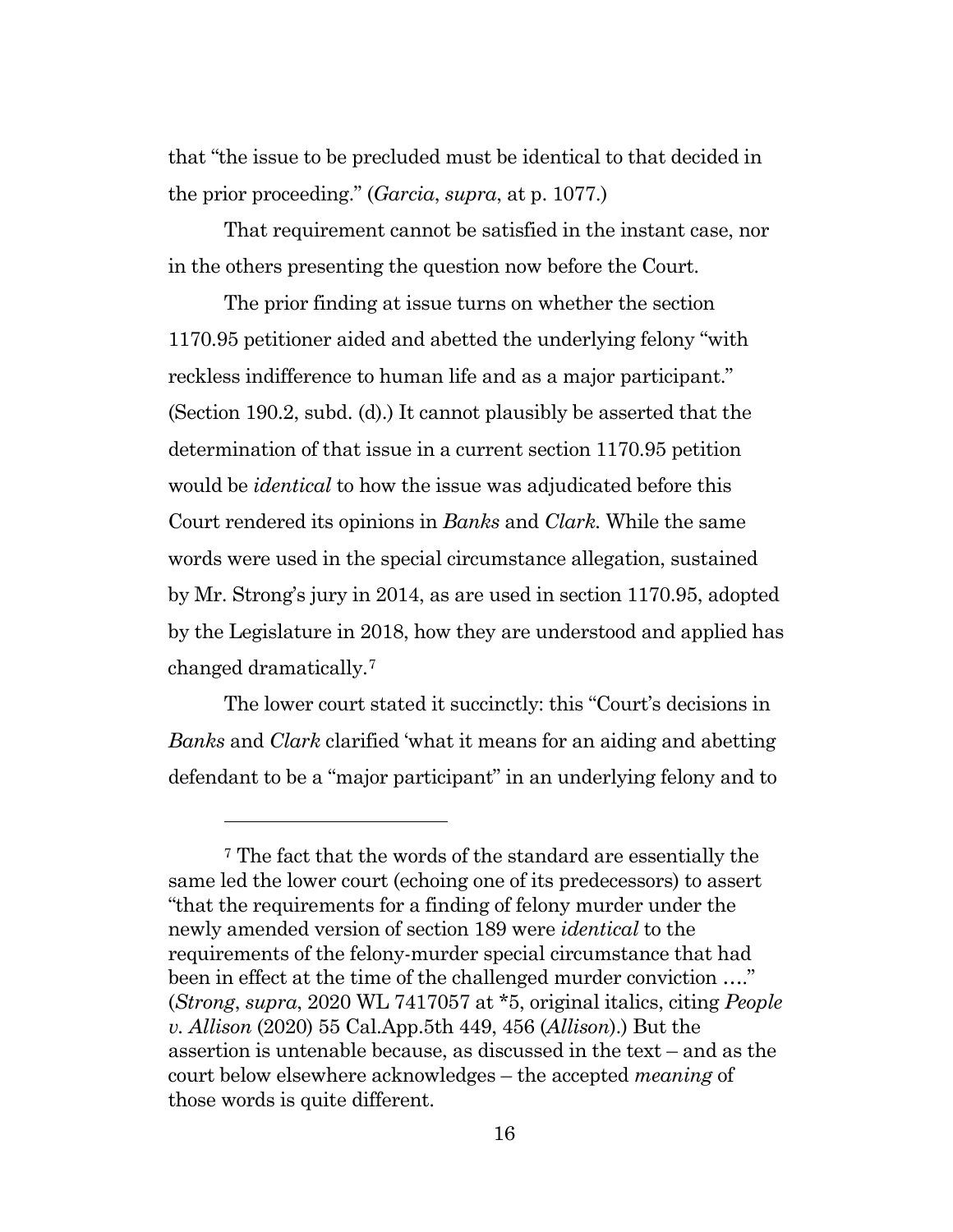act with "reckless indifference to human life,"' and 'construed section 190.2, subdivision (d) in a significantly different, and narrower manner than courts had previously construed the statute.'" (*Strong, supra*, 2020 WL 7417057 at \*4, citations omitted.) As a result, those two decisions and many that have followed overturned prior jury findings, like the one at issue here, under the extremely strict "sufficiency of the evidence" standard set forth in *Jackson v. Virginia* (1979) 443 U.S. 307, 319, and *People v. Edwards* (2013) 57 Cal.4th 658, 715. (*In re Scoggins* (2020) 9 Cal.5th 667, 681-682 (*Scoggins*); *Clark*, *supra*, 63 Cal.4th at p. 623; *Banks*, *supra*, 61 Cal.4th at p. 805-807; *In re Moore* (2021) 68 Cal.App.5th 434; *In re Taylor* (2019) 34 Cal.App.5th 543, 557-561; *In re (Arthur) Ramirez* (2019) 32 Cal.App.5th 384, 404; *In re Bennett* (2018) 26 Cal.App.5th 1002, 1021-1027; *In re Miller* (2017)14 Cal.App.5th 960, 974-977 (*Miller*).[\)8](#page-16-0)

Despite the undeniable effect of those key opinions, the court below –like its predecessors – concluded that "*Banks* and *Clark* did not change the law …." (*Strong*, *supra*, 2020 WL 7417057 at \*5, citations omitted.) But it should be obvious that *something* very significant changed in the law. The crucial difference wrought by *Banks* and *Clark* in the interpretation and application of the statutory test will likely change the outcome in the instant case and

<span id="page-16-0"></span><sup>8</sup> Notably, the cited court of appeal opinions were habeas cases attacking convictions that had withstood challenges on direct appeal prior to the changes in the interpretation of the standard wrought by *Banks* and *Clark*, but which now required a different result.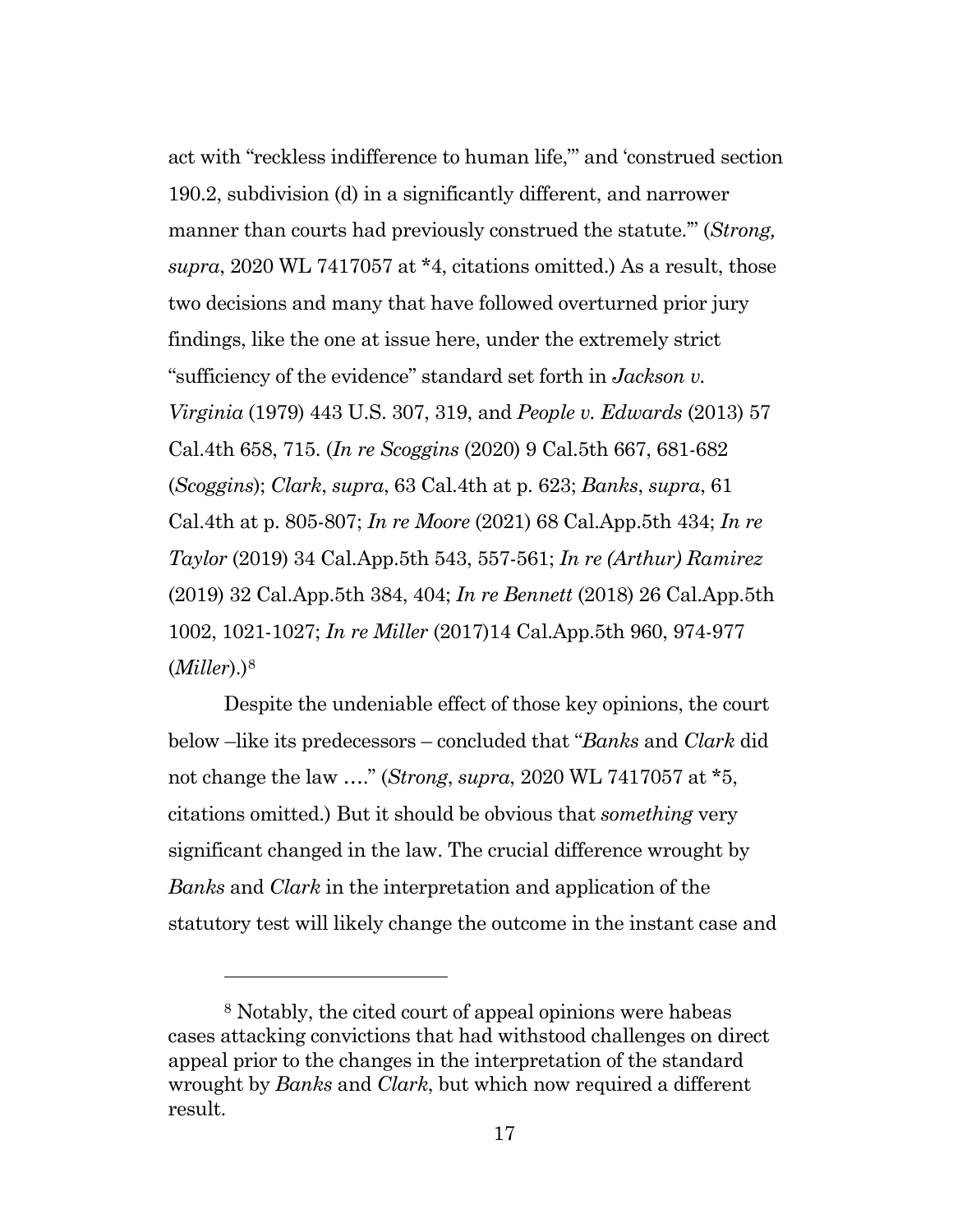many, if not most, cases in which the issue before the Court is pertinent. Put simply: *Banks* and *Clark* raised the threshold for what is required for an accomplice to a felony to be held liable for a killing that occurred during its commission.

For decades, the underlying question regarding accomplice culpability has been "whether a defendant has '"'knowingly engaged in criminal activities known to carry a grave risk of death.'"' (*Banks, supra*, 61 Cal.4th at p. 801, quoting *People v. Estrada* (1995) 11 Cal.4th 568, 577, quoting *Tison v. Arizona* (1987) 481 U.S. 137, 157.) This Court recognized that the phrase "grave risk of death" – while accurate in itself – did not sufficiently define and delimit accomplice liability. Under that formulation, as it was commonly understood and applied prior to *Banks* and *Clark*, a prosecutor could have argued, and a trier of fact could have concluded, that virtually *anyone* who took part in an armed robbery or similar crime was "knowingly engaged in [an] activit[y] known to carry a grave risk of death" because such crimes inherently present such a risk.

The easy appeal of that (mis)understanding of the statutory standard is confirmed by the fact that even the appellate courts fell into it. Most obvious were the published opinions – disapproved by *Banks* – which indicated that mere participation in an armed robbery was sufficient for a "grave risk." (*People v. Lopez* (2011) 198 Cal.App.4th 1106, 117, and *People v. Hodgson* (2003) 111 Cal.App.4th 566 – both disapproved in *Banks*, 61 Cal.4th 788, 809, fn.8.) There are also the many post-*Banks* habeas corpus opinions – cited above – that reconsidered pre-*Banks* findings and held instead that the evidence was insufficient under the new interpretation of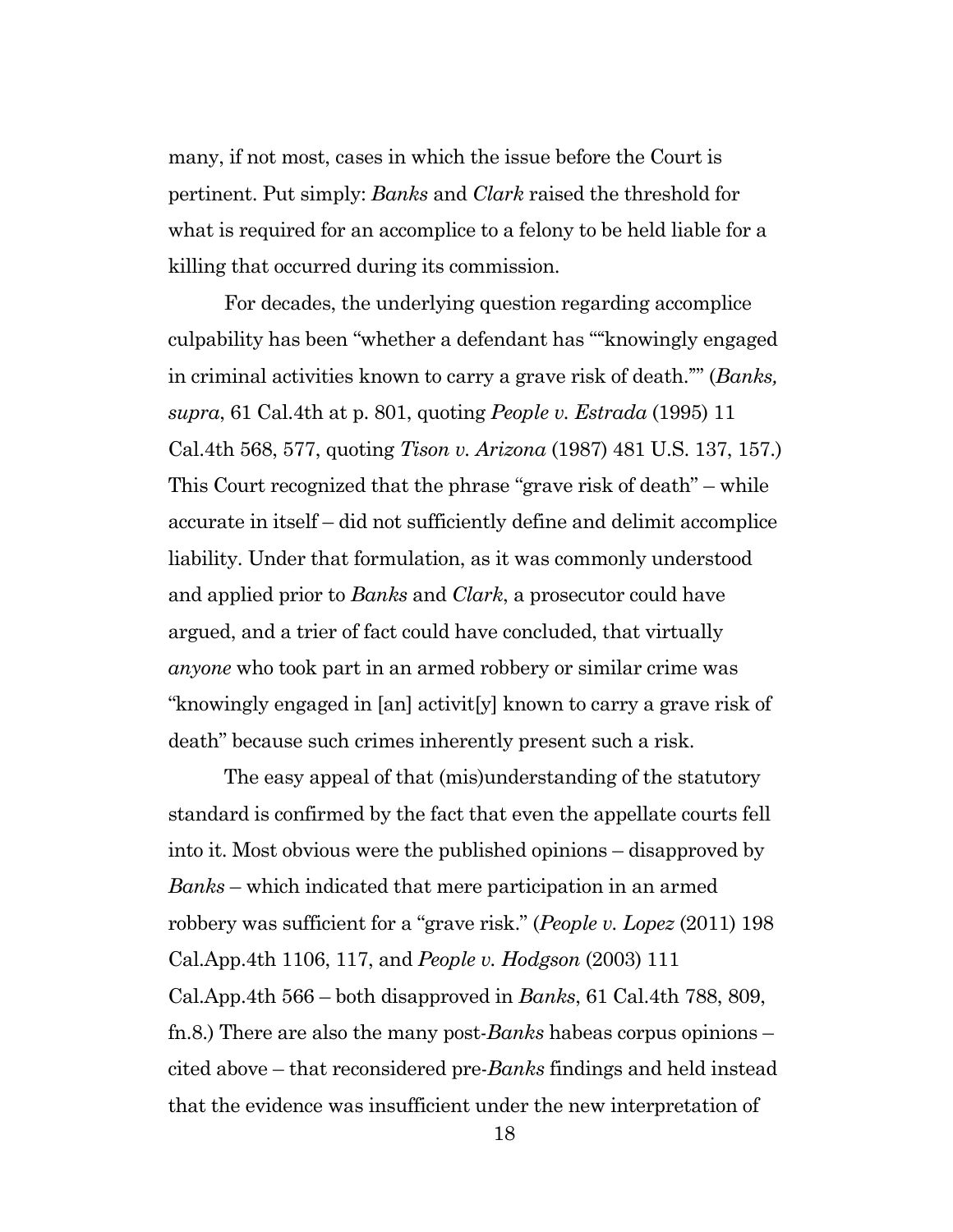the standard.[9](#page-18-0) And these published opinions were, of course, merely the tip of the iceberg; to them must be added a host of unpublished opinions, including the Court of Appeal opinion reversed by *Banks*.

What *Banks* and *Clark* clarified is that something substantially more than just knowingly participating in a potentially violent crime is needed to render an accomplice liable for special circumstance murder: "Notably, 'the fact a participant' or planner of 'an armed robbery could anticipate lethal force might be used' is not sufficient to establish reckless indifference to human life." (*Scoggins*, *supra,* 9 Cal.5th at p. 677, quoting *Banks*, *supra*, 61 Cal.4th at p. 808.) Rather, as the Court of Appeal summarized in *Miller*:

To satisfy the mental state required by section 190.2, subdivision (d) (reckless indifference), the defendant must have "'"knowingly engag[ed] in criminal activities known to carry a grave risk of death."' *The defendant must be aware of and willingly involved in the violent manner in which the particular offense is committed*, demonstrating reckless indifference to the significant risk of death his or her actions create." ...

<span id="page-18-0"></span><sup>&</sup>lt;sup>9</sup> For an example of the latter, the Court need look no further than *Banks* itself. After the passage of section 1170.95, the (codefendant who was the actual subject of this Court's opinion in *Banks* (his name is Lovie Matthews) filed a petition for resentencing on the strength of that opinion. Although his petition was initially denied (based on the purported unconstitutionality of the statute) the Court of Appeal reversed and ordered the lower court to grant the petition – explicitly on the basis that doing so was compelled by section 1170.95, subdivision (d)(2). (*People v. Matthews* (July 7, 2020, B299951), 2020 WL 3790803.)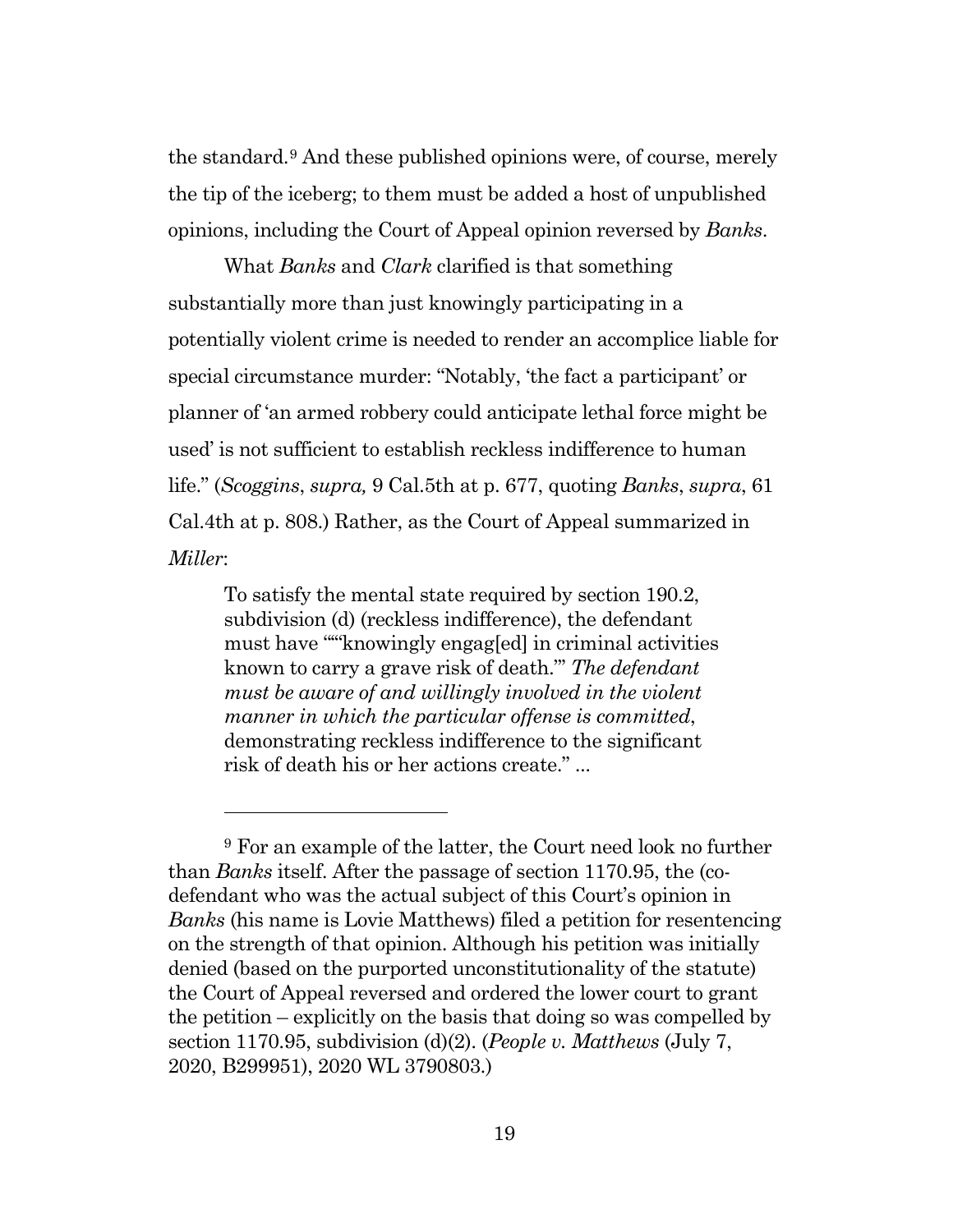"*[P]articipation in an armed robbery, without more, does not involve 'engaging in criminal activities known to carry a grave risk of death.*'"

(*In re Miller, supra*, 14 Cal.App.5th at pp. 970-971, quoting, *Banks*, *supra*, 61 Cal.4th at pp. 801, 805, 807, emphasis supplied; other citations omitted; accord, *Scoggins*, *supra,* 9 Cal.5th at 677.) In other words, accomplice liability for felony murder – properly understood – requires "willingness to kill (or to assist another in killing) to achieve a distinct aim." (*Clark*, *supra*, 63 Cal.4th at pp. 616-617; *Bennett*, *supra*, 26 Cal.App.5th at p. 1021.)

Thus *Banks* and *Clark* made absolutely clear that simply participating in a potentially violent crime can no longer be sufficient for liability under the section 190.2 standard. This clarification makes all the difference in the world in regard to the liability of section 1170.95 petitioners who were involved in felonies that turned fatal but were *not* themselves willing to kill or assist anyone else in doing so "to achieve a distinct aim." To preclude those petitioners from seeking relief because of a finding, rendered when neither the jury, nor the trial court, nor counsel were aware of the correct interpretation and application of the governing standard, would be fundamentally unfair and thus contrary to the equitable principles underlying the collateral estoppel doctrine.[10](#page-19-0)

<span id="page-19-0"></span><sup>10</sup> For much the same reasons, the second requirement of collateral estoppel – that the issue was "actually litigated in the former proceeding" (*Garcia*, *supra*, 39 Cal.4th at p. 1092) – will seldom if ever be met in this context. Because courts, counsel and juries routinely assumed that someone who knowingly participated in an armed robbery or equivalent crime necessarily was a "major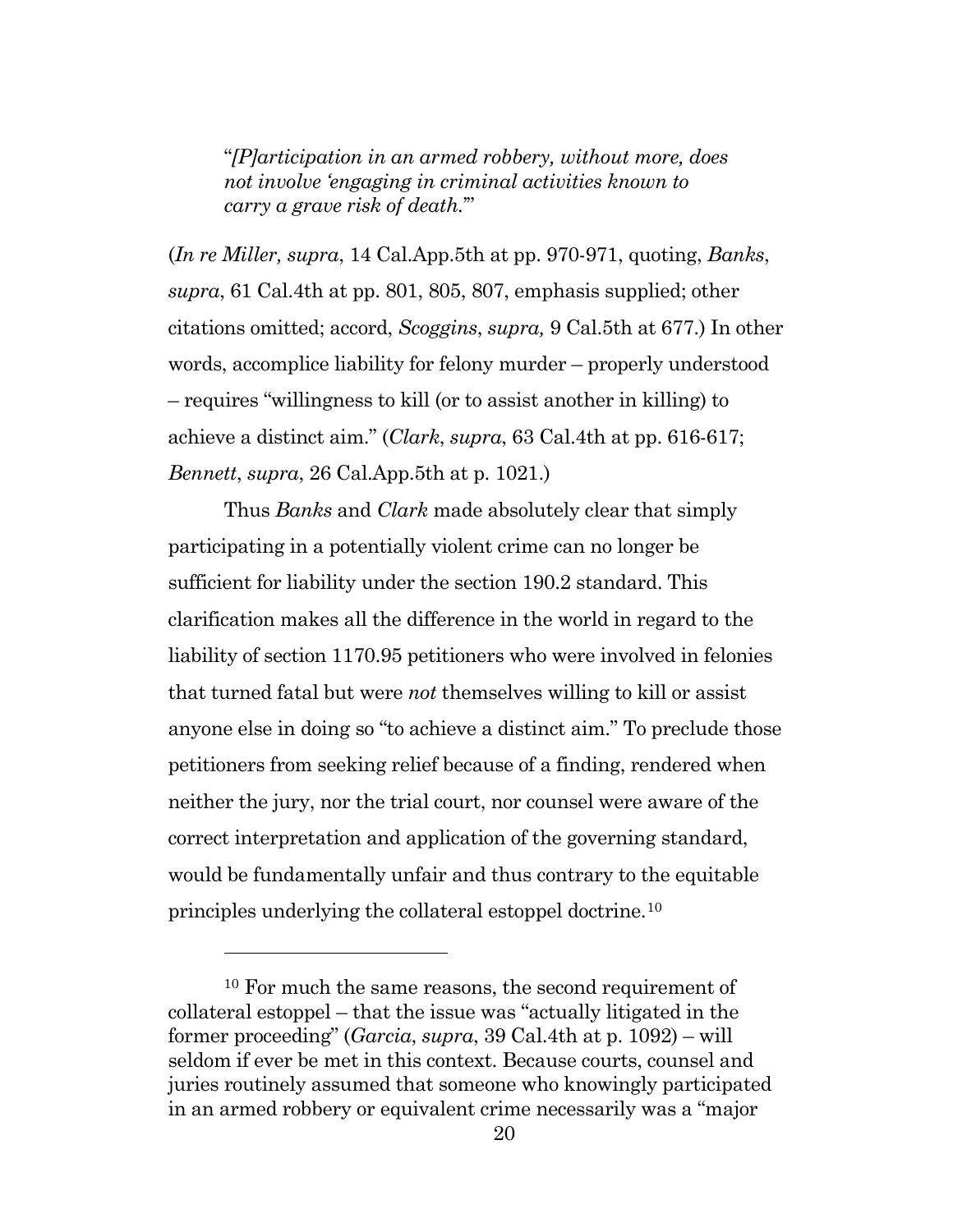This Court has itself recognized the unshakeable reality that the law to be applied in these cases is different than it was prior to *Banks* and *Clark*. In *Scoggins,* the Court held that *Banks* and *Clark* had so significantly changed the law that it is now inappropriate to impose certain established procedural bars on habeas petitioners who sustained adverse findings under section 190.2 before those landmark cases were decided. (*Scoggins*, *supra*, 9 Cal.5th at pp. 673- 674.) Specifically, the Court refused to apply the decades-old rules that precluded petitioners from asserting that the evidence against them had been insufficient and from presenting claims that had already been rejected on direct appeal. (*Ibid.*, discussing, respectively, *In re Lindley* (1947) 29 Cal.2d 709, 723; and *In re Waltreus* (1965) 62 Cal.2d 218, 225.) The Court explained its reasons for doing so as follows:

Where a decision clarifies the kind of conduct proscribed by a statute, a defendant whose conviction became final before that decision "is entitled to postconviction relief upon a showing that his [or her] conduct was not prohibited by the statute" as construed in the decision. "In such circumstances, it is settled that finality for purposes of appeal is no bar to relief ...."

(*Scoggins*, *supra,* 9 Cal.5th at p. 673, citations omitted.)

Exactly the same reasoning should apply when the asserted barrier to relief is the preclusive effect of a finding made under a repudiated interpretation of the substantive law. Again, as a legion

participant acting with reckless indifference to human life" the issue was virtually never the focus of specific evidence or special argument.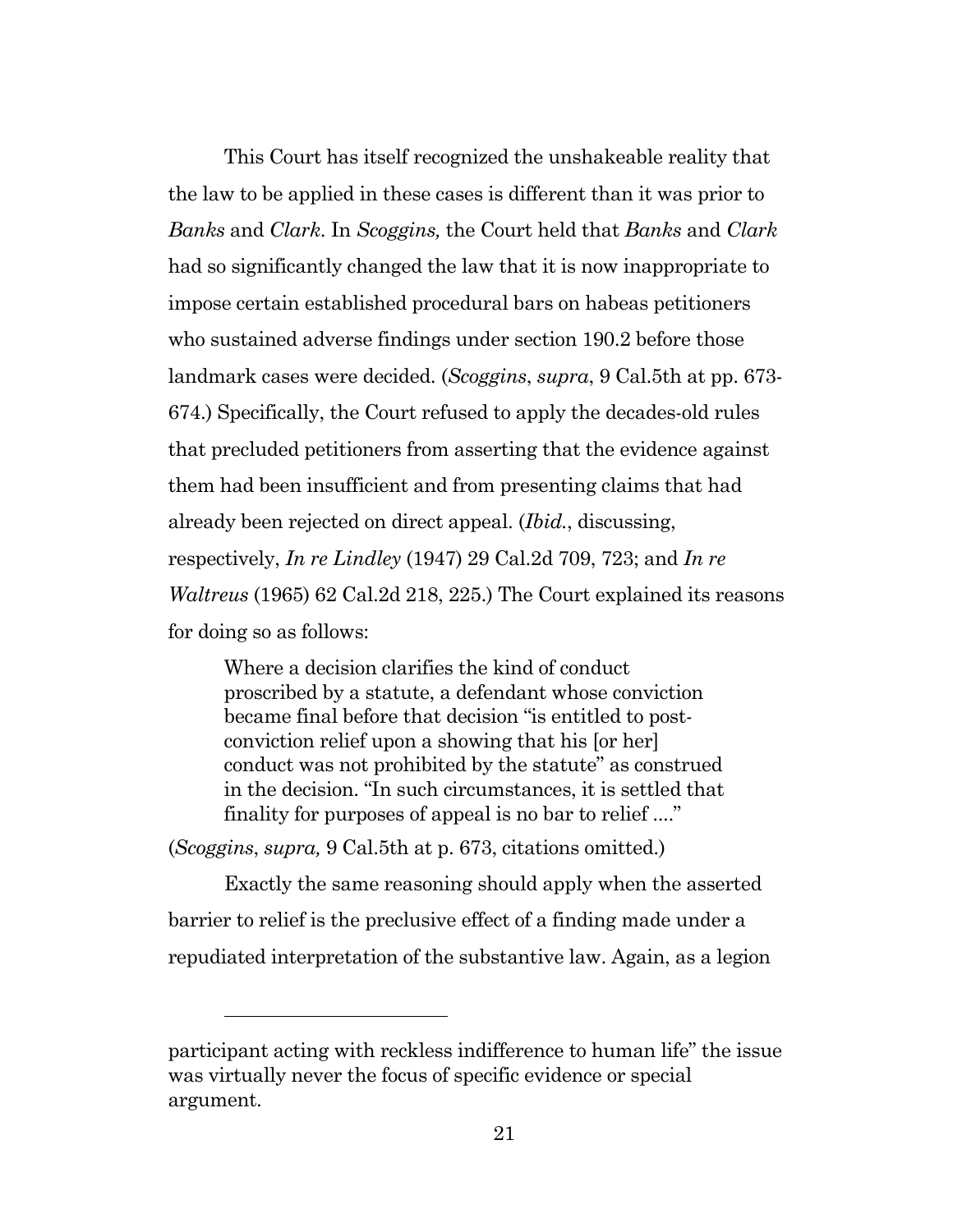of cases applying the issue preclusion doctrine have reiterated, the question is an equitable one: whether there has been a material change of legal circumstances such that the litigant should be permitted to demonstrate that – under the law as it is currently understood – a different outcome is appropriate. (See, *e.g.*, *City of Sacramento v. State of California* (1990) 50 Cal.3d 51, 64; *Huber v. Jackson* (2009) 175 Cal.App.4th 663, 678 (*Huber*); *Smith v. ExxonMobil Oil Corp.* (2007) 153 Cal.App.4th 1407, 1414-1415.)

The *Huber* case is illustrative. It concerned whether the Episcopal Church or a local parish owned the parish property after the parish had "disaffiliated" from the larger church. An earlier appellate opinion in another case had resolved the issue against the larger church, and the defendants in *Huber* (who represented the local parish) invoked the doctrine of collateral estoppel. (*Id*. at 677.) In the interim, however, the United States Supreme Court – in an unrelated case – had issued an opinion which more thoroughly explicated the standard (known as the "neutral principles of law approach") employed in the earlier appellate decision concerning the Episcopal Church. (*Id*. at 672, 677-678.) The Court of Appeal accordingly refused to apply the issue preclusion doctrine because, *inter alia,* "we now have Supreme Court precedent on the matter. Collateral estoppel does not apply where there are changed conditions or new facts which did not exist at the time of the prior judgment, or where the previous decision was based on different substantive law." (*Id*. at p. 678.)

Here too "we now have Supreme Court precedent on the matter" – precedent that makes clear that merely being involved in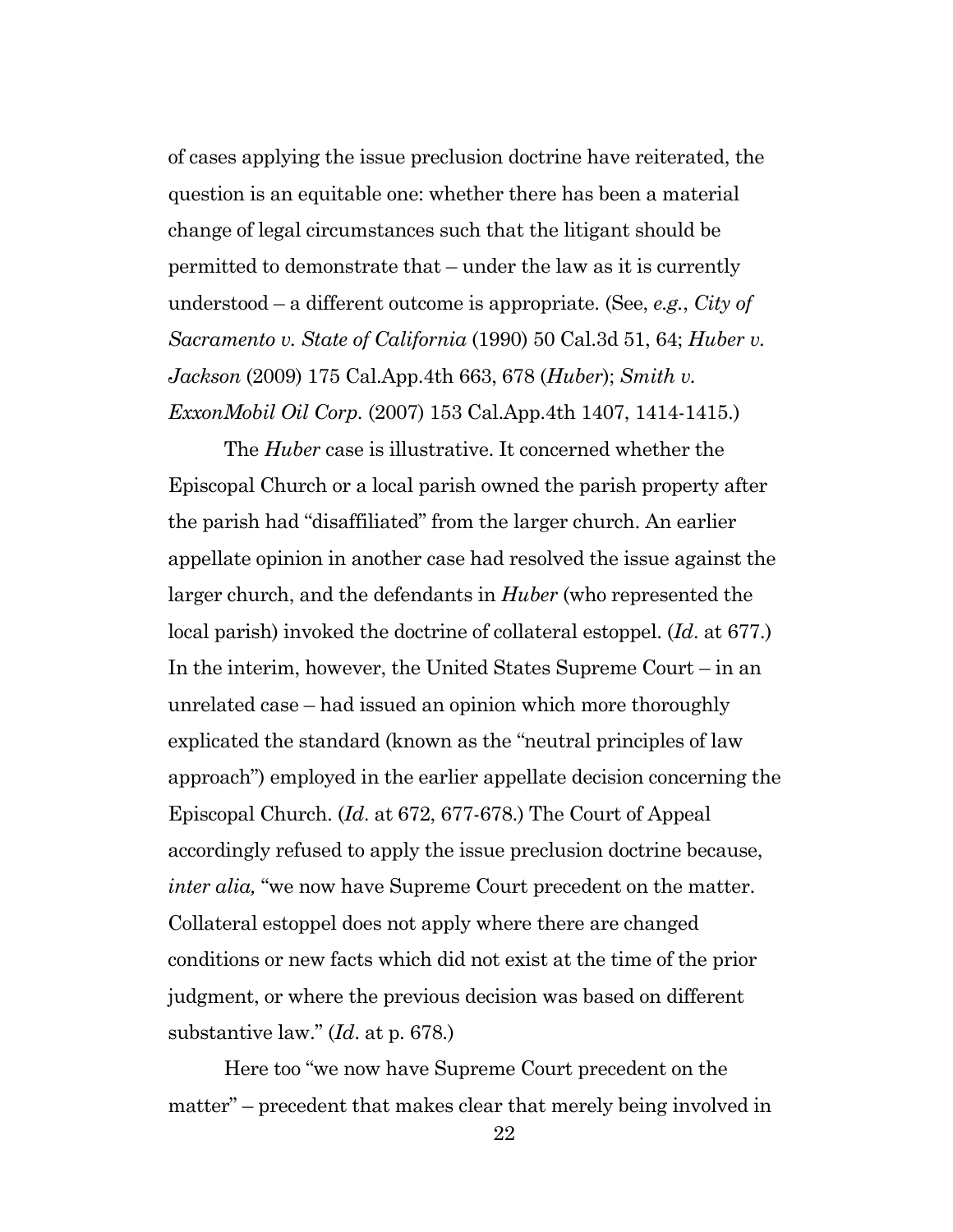an armed felony is *not* sufficient, without more, to demonstrate "reckless indifference to human life." (*Banks*, *supra*, 61 Cal.4th at p. 805; accord, *Scoggins*, *supra,* 9 Cal.5th at 677.) Regardless of whether it is described as a "new rule," a "deeper understanding," or a "clarification" the fact is that the interpretation of the pertinent standard, essayed in *Banks* and *Clark*, constitutes a material change in the legal circumstances that could and likely would yield different results than were obtained in the trials that predated those cases. It follows that the issue, as it would be determined in a current section 1170.95 proceeding, is not "identical" – as that term is used in collateral estoppel doctrine – to the issue decided in special circumstance findings prior to *Banks* and *Clark.*

"Moreover, even if [the prosecution] could satisfy the technical, threshold requirements of the res judicata doctrine, application of the doctrine would be inappropriate here. Whether res judicata applies in a given context is not simply a matter of satisfying the doctrine's technical requirements. As [this Court has] explained, "''the rule of collateral estoppel in criminal cases is not to be applied with the hypertechnical and archaic approach of a nineteenth century pleading book, but with realism and rationality.'"' (*People v. Barragan*, *supra*, 32 Cal.4th at p. 256, citations omitted.) Thus "even where the minimal prerequisites for invocation of the doctrine are present … policy considerations may limit its use where the ... underpinnings of the doctrine are outweighed by other factors.'" (*Vandenberg v. Superior Court*, *supra*, 21 Cal.4th at p. 829, quoting *Lucido*, *supra*, 51 Cal.3d at p. 343.)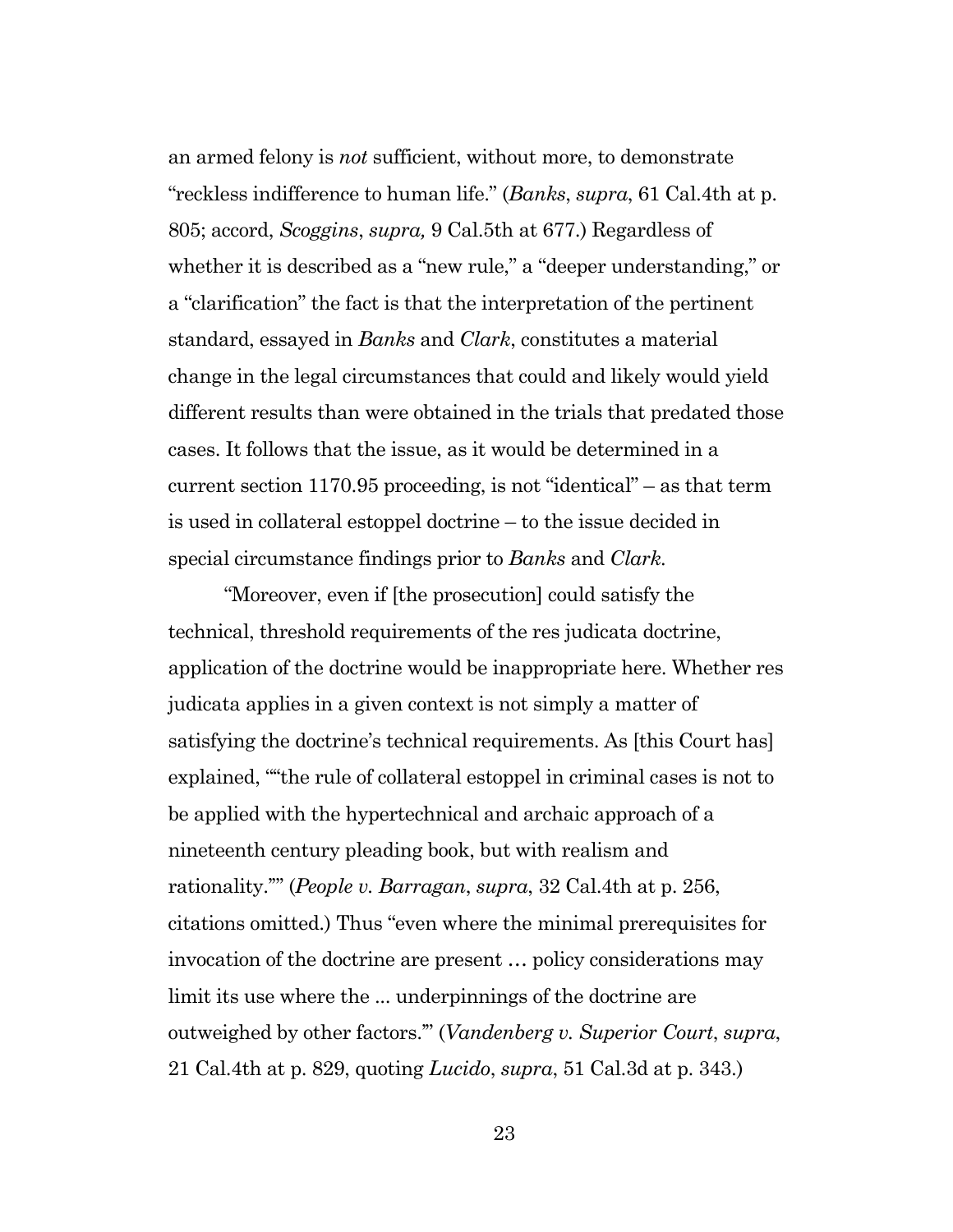To forbid petitioners who could not be found liable of murder under the law as it is now interpreted and applied from obtaining relief under section 1170.95 could not be more offensive to the policy explicitly underlying that statute. When it enacted section 1170.95 and the accompanying reforms to sections 188 and 189, "[t]he Legislature stated a need for 'statutory changes to more equitably sentence offenders in accordance with their involvement in homicides.' Accordingly, the Legislature found it 'necessary to amend the felony murder rule and the natural and probable consequences doctrine, as it relates to murder, to ensure that murder liability is not imposed on a person who is not the actual killer, did not act with the intent to kill, or was not a major participant in the underlying felony who acted with reckless indifference to human life.'" (*People v. Gentile* (2020) 10 Cal.5th 830, 846–847, quoting Stats. 2018, ch. 1015, § l, subds. (b) & (f).) As the Attorney General accurately observes, "[t]hese findings and declarations demonstrate that the Legislature was concerned with inequities in the law of murder as it existed prior to SB 1437 and sought to address those inequities." (RB 34.) To effectuate that concern – as the Attorney General also acknowledges – the Legislature created a procedure under which one who was convicted under the law as it was formerly interpreted is entitled to a determination "of 'what would happen *today* if he or she were tried under the new provisions of the Penal Code.'" (RB 25, emphasis supplied, quoting *People v. Rodriguez* (2020) 58 Cal.App.5th 227, 241, review granted March 10, 2021, S266652.)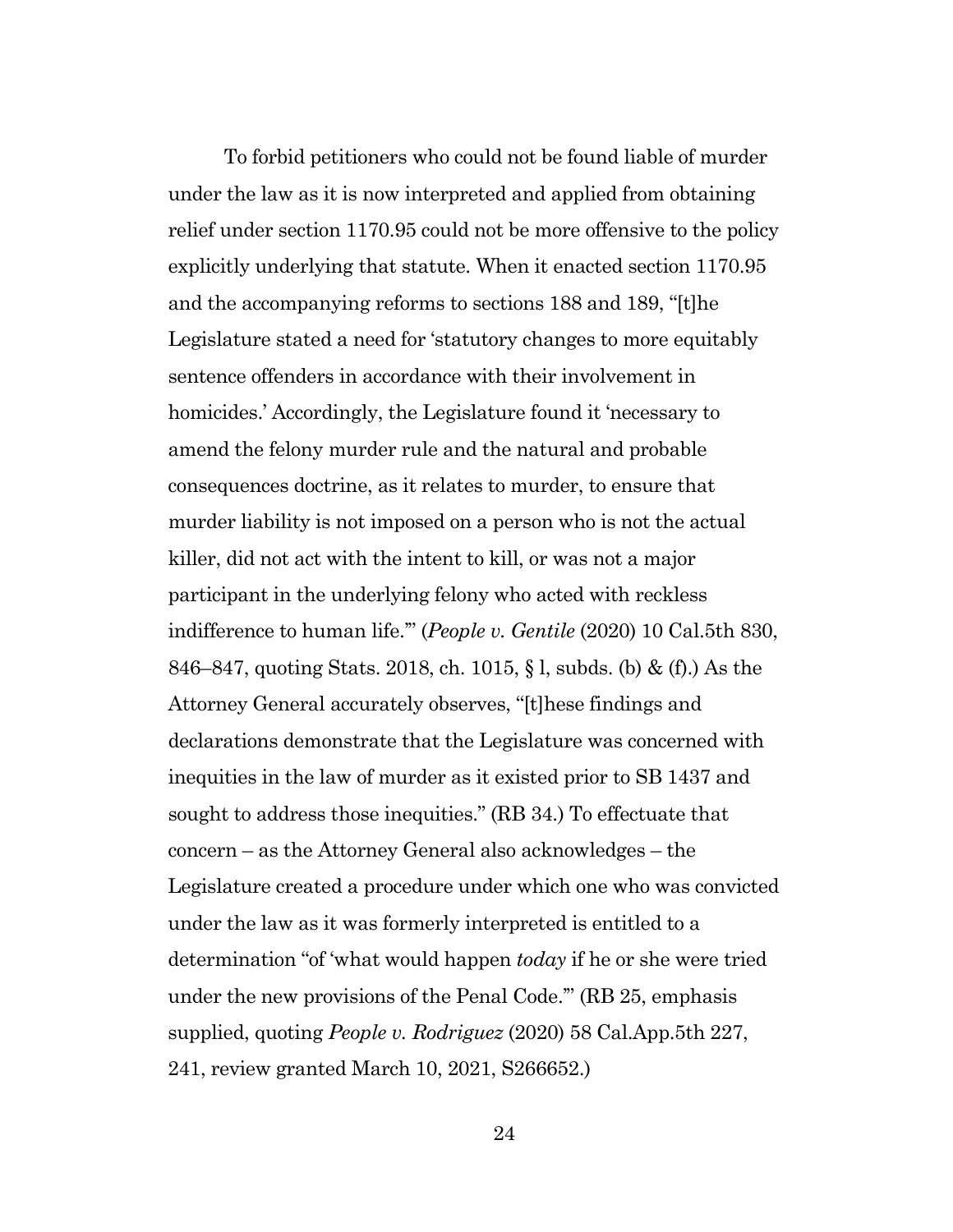Given the express legislative purpose and intended function of the statute, to insist that persons who in fact were *not* "major participants … act[ing] with reckless indifference to human life," must nonetheless continue to serve life sentences for murder, based on a since-discredited interpretation of that standard, would be a clear violation of public policy. As such, it would constitute a flagrant misuse of the issue preclusion doctrine.

In short, the question before the Court – whether "a felonymurder special circumstance finding … made before [*Banks* and *Clark*] precludes a defendant from making a prima facie showing of eligibility for relief under … section 1170.95." – is nothing more or less than a question of issue preclusion, and under the wellestablished requirements of that doctrine and the fundamental principles of fairness and sound policy that animate it, the answer must be "no."

#### **.**

#### <span id="page-24-0"></span>**BECAUSE THE STATUTE REQUIRES ONLY THAT PRECLUSIVE EFFECT BE AFFORDED TO PRIOR "NOT TRUE" FINDINGS, THIS COURT'S PRECEDENT FORBIDS GIVING PRECLUSIVE EFFECT TO PRIOR "TRUE" FINDINGS**

As this Court has frequently reiterated, "'a court may not give preclusive effect to the decision in a prior proceeding if doing so is contrary to the intent of the legislative body that established the proceeding in which res judicata or collateral estoppel is urged.'" (*State Bd. of Chiropractic Examiners v. Superior Court* (2009) 45 Cal.4th 963, 976; quoting, *Pacific Lumber Co. v. State Water Resources Control Bd.* (2006) 37 Cal.4th 921, 945; quoting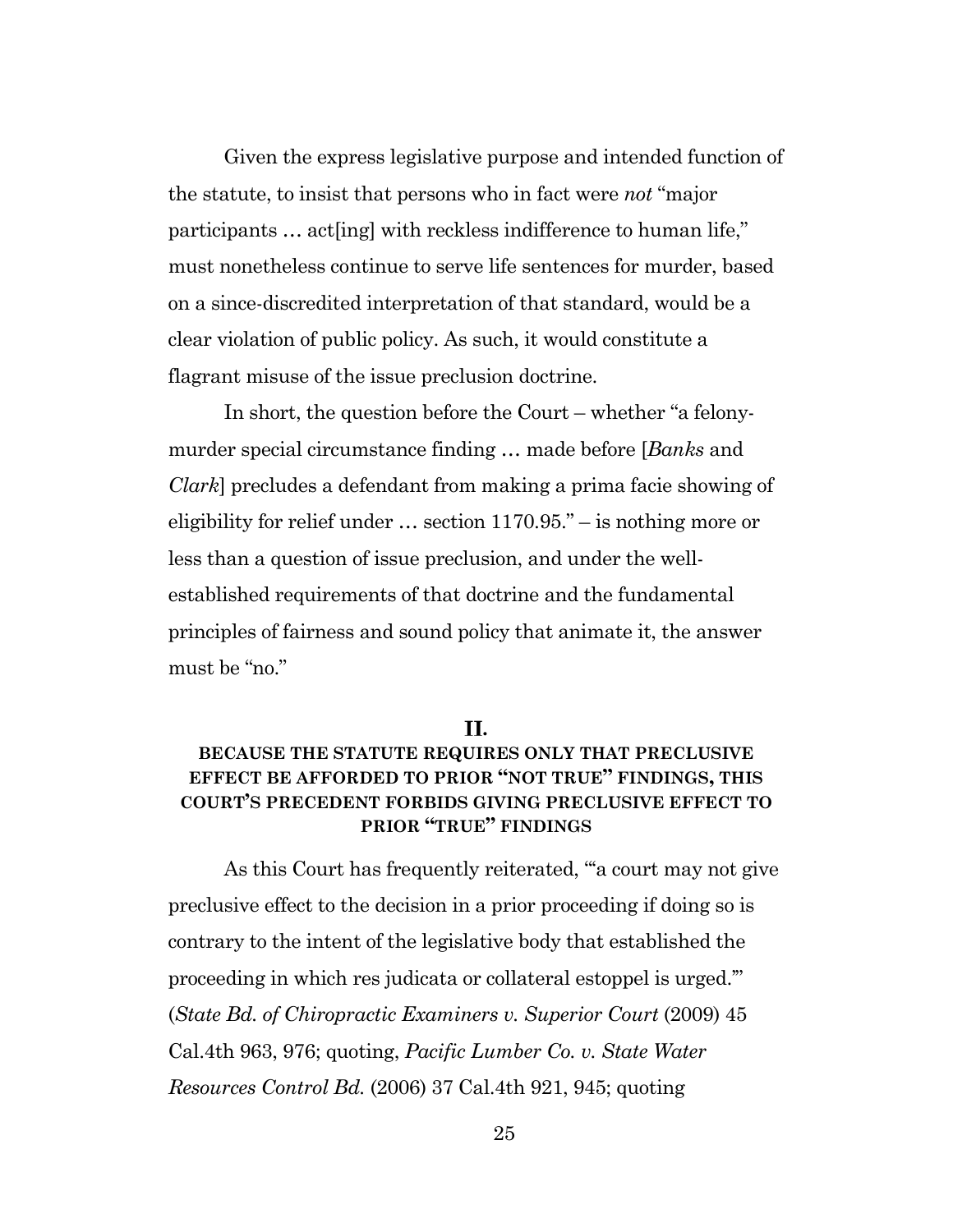*Brosterhous v. State Bar* (1995) 12 Cal.4th 315, 326.) That rule is sufficient in itself to resolve the issue before the Court. As discussed above, application of collateral estoppel in this context would be antithetical to the Legislature's stated purpose in enacting section 1170.95. Perhaps more directly to the point: the actual text of the statute demonstrates that Legislature clearly did not intend for earlier special circumstance findings to be used to preclude petitioners from seeking relief under section 1170.95.

In fact, the Legislature clearly indicated that prior "true" special circumstance findings should *not* be given preclusive effect. It did so by specifying the sole, limited context in which a special circumstance finding could function as collateral estoppel:

If there was a prior finding by a court or jury that the petitioner did *not* act with reckless indifference to human life or was not a major participant in the felony, the court shall vacate the petitioner's conviction and resentence the petitioner.

(§ 1170.95, subd. (d)(2), italics added.) Under well-established precedent, that limited estoppel power afforded to one specific prior special circumstance determination means that the courts are prohibited from giving preclusive effect to any other such determinations. (*Gikas v. Zolin* (1993) 6 Cal.4th 841, 852 (*Gikas*); see also *California Redevelopment Assn. v. Matosantos* (2011) 53 Cal.4th 231, 261; *Santos v. Brown* (2015) 238 Cal.App.4th 398, 418.)

The Court's opinion in *Gikas* is on point. Mr. Gikas had been charged with "driving under the influence" but his criminal case had been dismissed because the traffic stop and detention had violated the constitution. (*Gikas*, *supra*, 6 Cal.4th at p. 845.) Facing a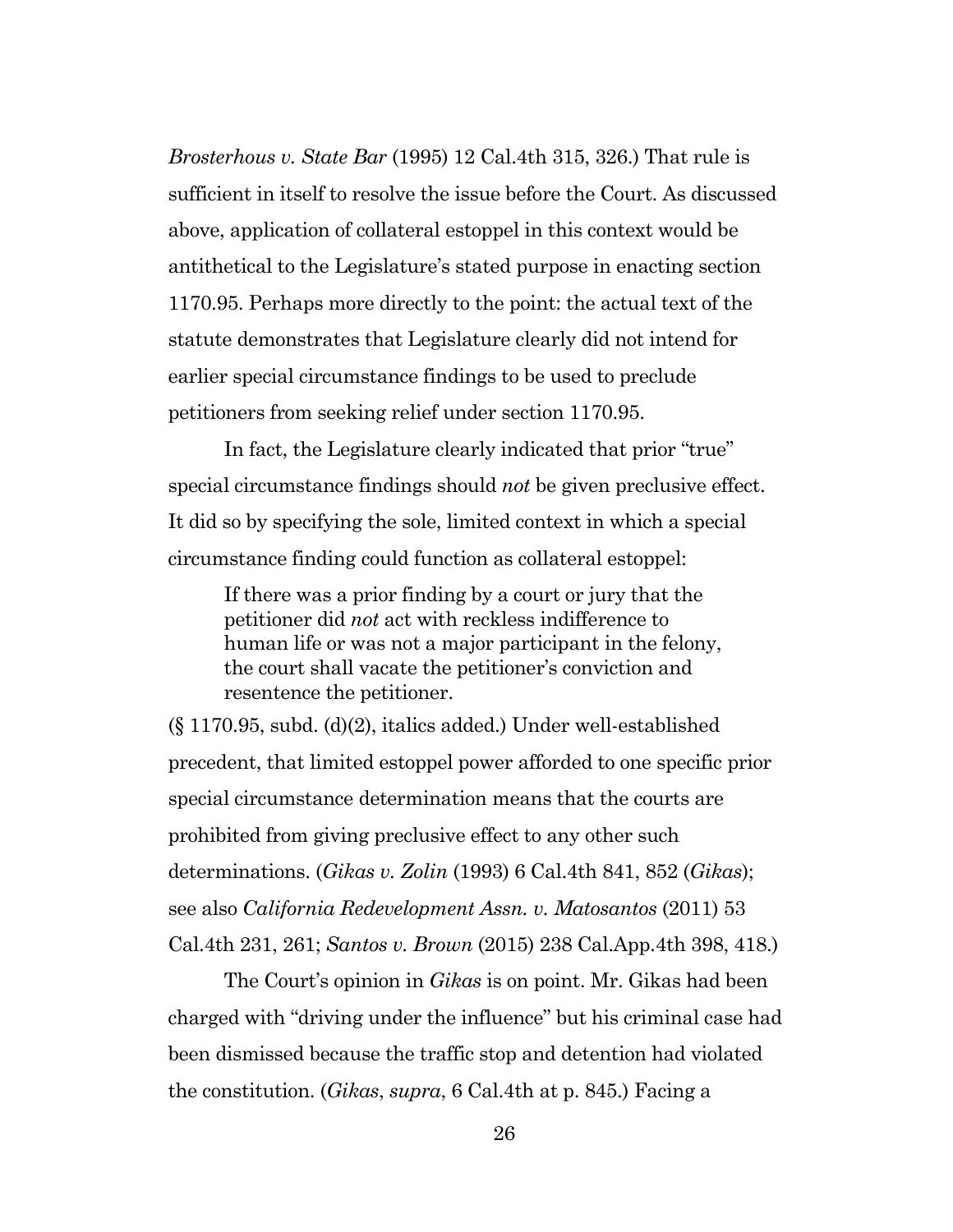Department of Motor Vehicles ("DMV") suspension based on the same conduct, he filed for a writ of administrative mandamus, asserting that the DMV proceeding was barred by the resolution of the criminal case. (*Ibid*.) This Court observed that the Legislature had carefully considered what preclusive effects, if any, were to be given to the respective proceedings – criminal and administrative – and had decided to give preclusive effect to the judgment in the criminal case only in one, defined circumstance: namely if the defendant actually received an acquittal. (*Id*. at p. 852, citing Veh. Code, § 13353.2.) Holding that the dismissal of the criminal charges did not constitute an "acquittal," the Court declined relief. (*Ibid*.) In doing so, the Court made this foundational point regarding the doctrine of collateral estoppel:

The Legislature has thus chosen to have the administrative proceeding not affect the criminal at all, but to have the criminal affect the administrative in a specified limited manner. [¶] Because the Legislature has specified exactly what preclusive effect the criminal proceeding has on the administrative, we may not grant greater preclusive effect merely because we may find it to be desirable. *Expressio unius est exclusio alterius*. The expression of some things in a statute necessarily means the exclusion of other things not expressed. The expression of preclusion by an acquittal excludes preclusion in other regards not expressed.'

(*Id.* at p. 852 (emphasis and citations omitted).

For precisely the same reason expressed by the Court in *Gikas*, the Legislature's specific and limited provision for the preclusive effect to be given a prior special circumstance finding – *i.e.*, that a prior "not true" finding requires the grant of relief –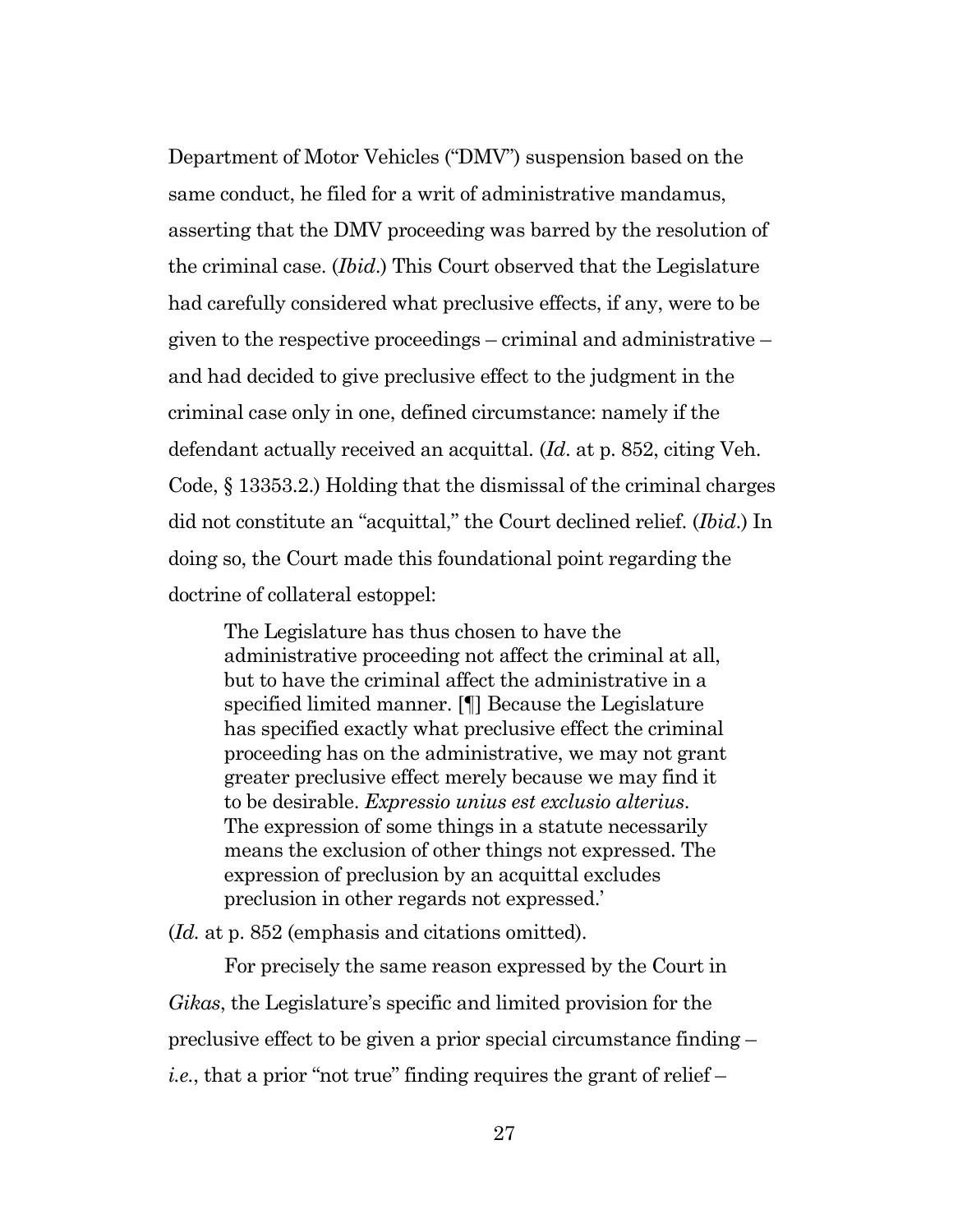prohibits courts from granting preclusive effect to a prior "true" finding.

To paraphrase this Court's holding in another case in which it rejected an effort to read something else unintended into a statute: "Had the Legislature intended to [make prior special circumstance findings a bar to relief under section 1170.95] it could readily have done so. It is our task to construe, not to amend, the statute. 'In the construction of a statute the office of the judge is simply to ascertain and declare what is in terms or in substance contained therein, not to insert what has been omitted or omit what has been inserted.'" (*California Fed. Savings & Loan Assn. v. City of Los Angeles* (1995) 11 Cal.4th 342, 349, citation omitted.) Yet the thrust of the decisions below, and the Attorney General's argument in this case, is to urge what that rule condemns: the insertion of a collateral estoppel function into the statute despite the Legislature's clear decision to omit it.

The court below took no cognizance of these principles of statutory construction, and although the Attorney General devotes the bulk of his brief to statutory interpretation he offers only the feeblest responses on this decisive point. (RB 31-32.) He first argues that a prior "true" finding on a special circumstance is just one of "myriad circumstances in which resentencing should be denied" – and the Legislature could hardly have been expected to list all of them. (RB 32.) That of course misses the point of the canon *expressio unius est exclusio alterius*. What the Legislature *did* list was one, and only one, sort of prior special circumstance finding that may be given preclusive effect: the prior *not* true finding which bars the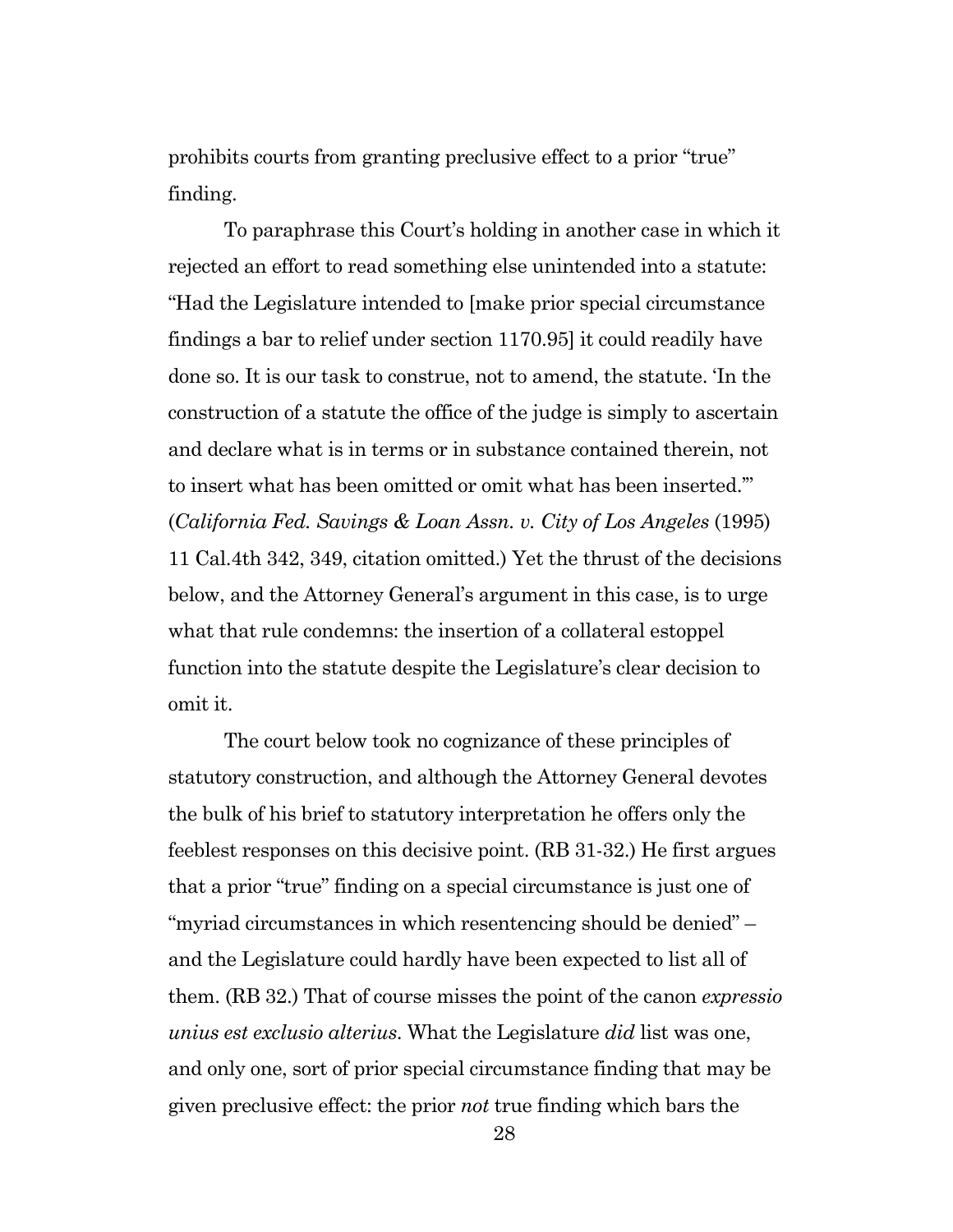prosecution from asserting that a petitioner was a major participant in the underlying felony who acted with reckless indifference. As *Gikas* held – and as logic dictates – the omission of any reference to the *only other possible* special circumstance finding demonstrates that it was *not* intended to be given preclusive effect.

The Attorney General also contends that the *expressio unius*  canon cannot be applied to subdivision  $(d)(2)$  of the statute, because if it was similarly applied to subdivision (c) of the statute the result would be absurd. The Attorney General observes that subdivision (c) requires the trial court to issue an order to show cause if it finds a prima facie case for relief but does not explicitly say what happens if the court fails to find a prima facie case. Thus, the Attorney General argues, just as subdivision (c) does not explicitly say that the petition fails if no prima facie case is found, subdivision (d)(2) does not need to explicitly say that the petition fails if there was a prior "true" special circumstance finding. (RB 32.)

The obvious, fatal defect in the analogy is that the *only* rational interpretation of subdivision (c) is that it is setting a necessary precondition to relief – the finding of a prima facie case – and if that precondition is not met, it *necessarily follows* that there is no alternative path, and the petitioner cannot proceed. In contrast, if a petitioner cannot avail themself of the automatic relief provision set out in subdivision (d)(2), it does not necessarily follow that they are barred, for nothing either expressly or inferentially precludes them from pursuing the principal avenue set out in subdivision (d)(3) of the statute: a hearing at which the prosecution is required to prove that they were a "major participant acting with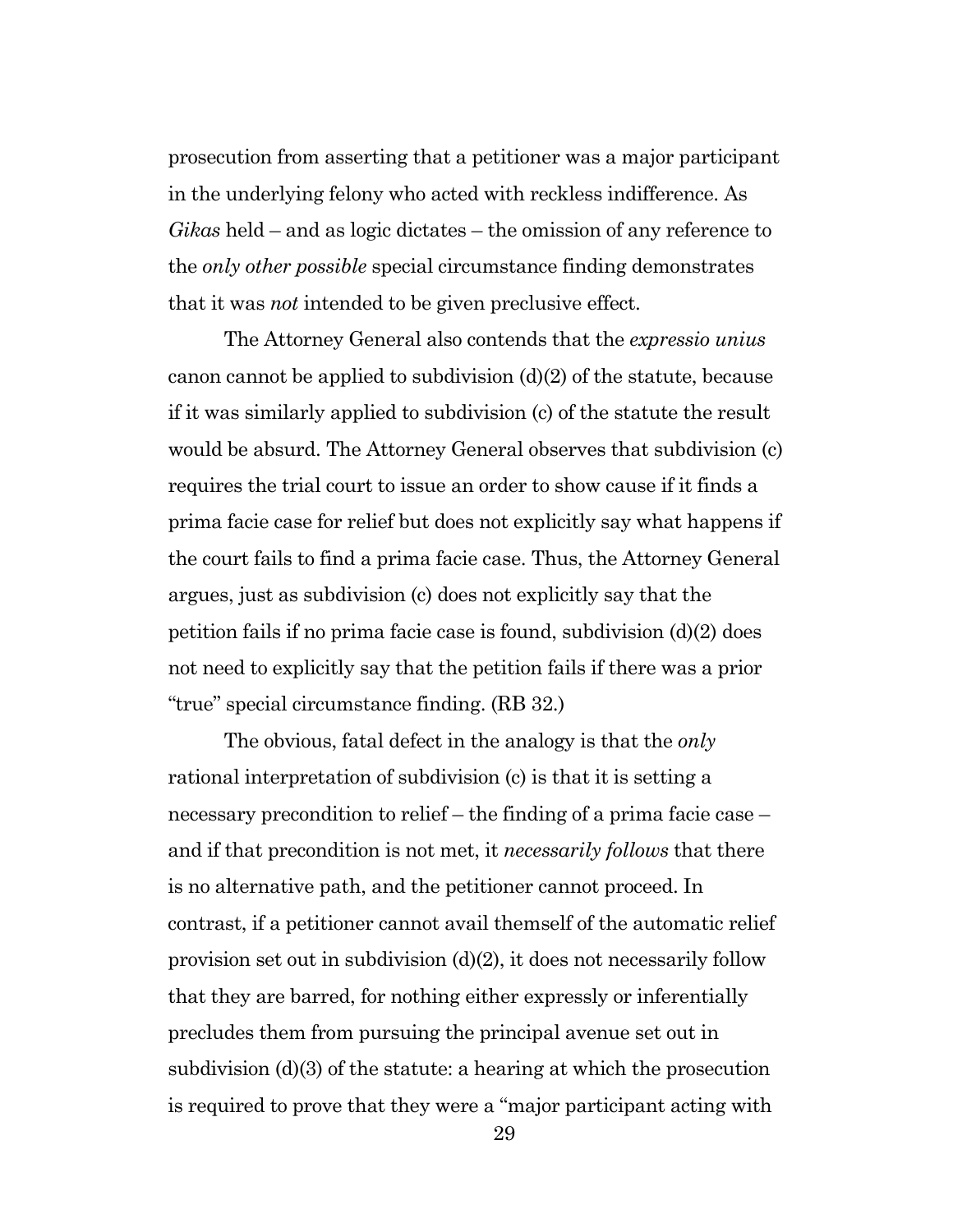reckless indifference to human life" or otherwise liable for murder under current law.

Weaker still is the Attorney General's reliance on section 1170.95, subdivision (f), which provides, in total: "This section does not diminish or abrogate any rights or remedies otherwise available to the petitioner." (See RB 33.) According to the Attorney General, this routine savings clause implies a Legislative mandate that petitioners must pursue any and all available remedies to vacate a prior "true" special circumstance finding before seeking relief under section 1170.95 rather than just litigate the "major participant/reckless indifference" issue in a hearing under subdivision (d)(3). Although there are likely hundreds (if not thousands) of similar savings clauses in California statutes, the Attorney General does not offer a particle of authority for the proposition that, by preserving other remedies, the Legislature is *requiring* that some other remedy be used instead of the specific one set forth in the pertinent statute. Rather, "the statutory text suggests the Legislature saw the new section 1170.95 statutory remedy it created as cumulative to other available remedies, including habeas corpus[.]" (*Secrease*, *supra*, 63 Cal.App.5th 231at p.  $256.$ )<sup>[11](#page-29-0)</sup>

<span id="page-29-0"></span><sup>11</sup> The *Secrease* opinion contains a number of astute criticisms of the analysis adopted by the court below. Unfortunately, *Secrease*  also advances an approach to resolving these cases which – as will be discussed in the text, *post* – in its own way is as misguided and nearly as pernicious as that taken by the cases it criticizes.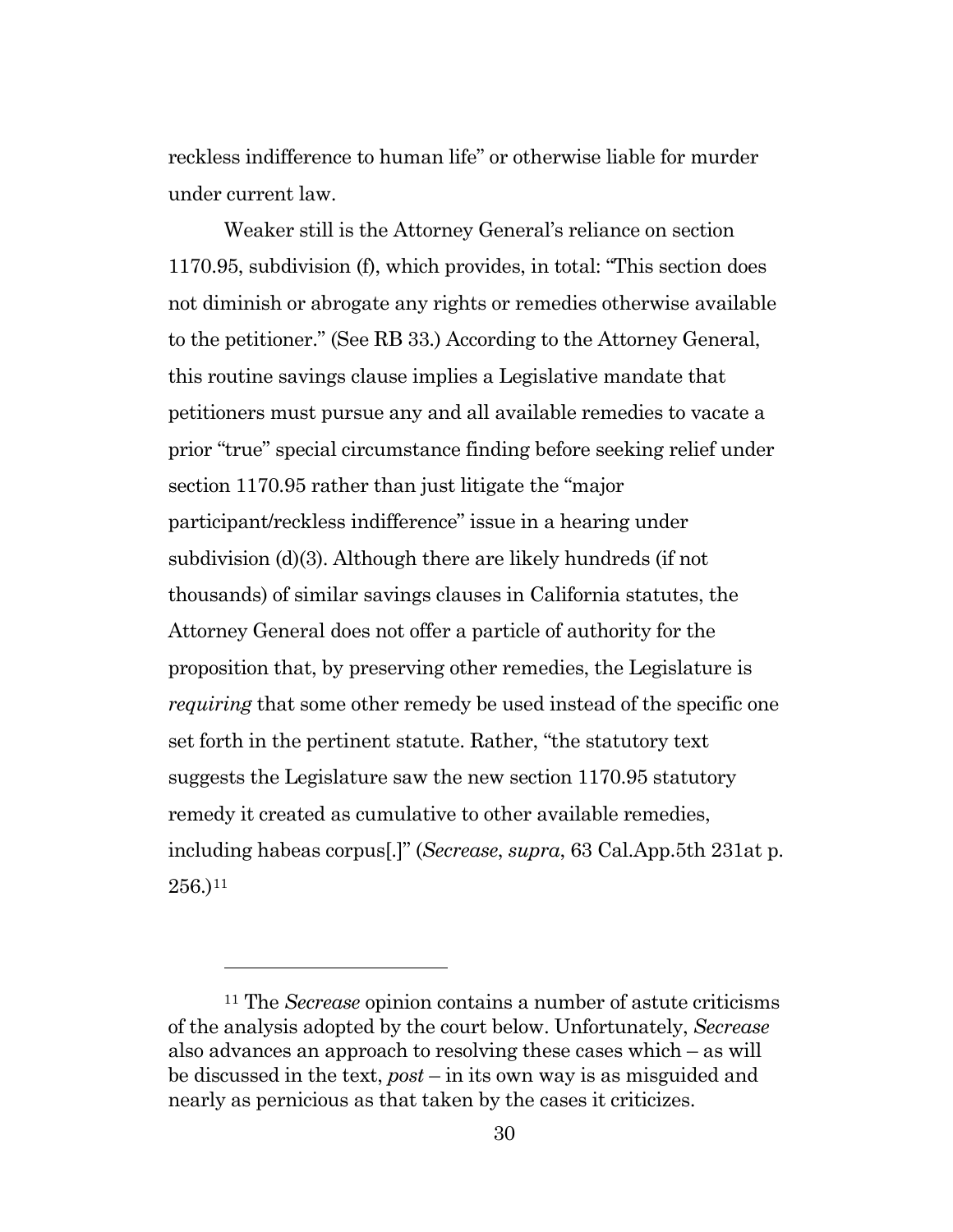This brings us back to the basics of statutory construction. Again, *Banks* and *Clark* raised the threshold for what is required for an accomplice to a felony to be held liable for a killing that occurred during its commission. In section 1170.95, subdivision (d)(2), the Legislature ensured that where a court or jury made a previous factual finding that this threshold was not met, the defendant is entitled to relief; for everyone else, such entitlement is neither precluded nor automatic — it must be determined at a hearing. Simply put: The Legislature certainly may choose to bar litigation if a condition has been met while leaving the matter open to litigation if the condition has not. If the Legislature *had* intended the two-way preclusion that the Attorney General claims, it would have said so.

The balance of the Attorney General's arguments regarding statutory interpretation proceed from a single, unarticulated and unsupportable assumption – that a prior "true" special circumstance finding necessarily precludes a petitioner from obtaining relief under 1170.95, unless and until that finding is successfully attacked. Thus the Attorney General devotes the bulk of his brief to arguing that the Legislature did not intend section 1170.95 to be used as a vehicle for attacking those prior findings, and that instead they must be vacated by way of habeas corpus or some other (unnamed) form of collateral attack.

Mr. Strong's counsel and numerous courts of appeal have shown why that approach fails on its own terms. The more fundamental point, however, is that the analysis adopted by the lower courts is utterly without foundation: Neither the wellestablished law governing when and whether prior determinations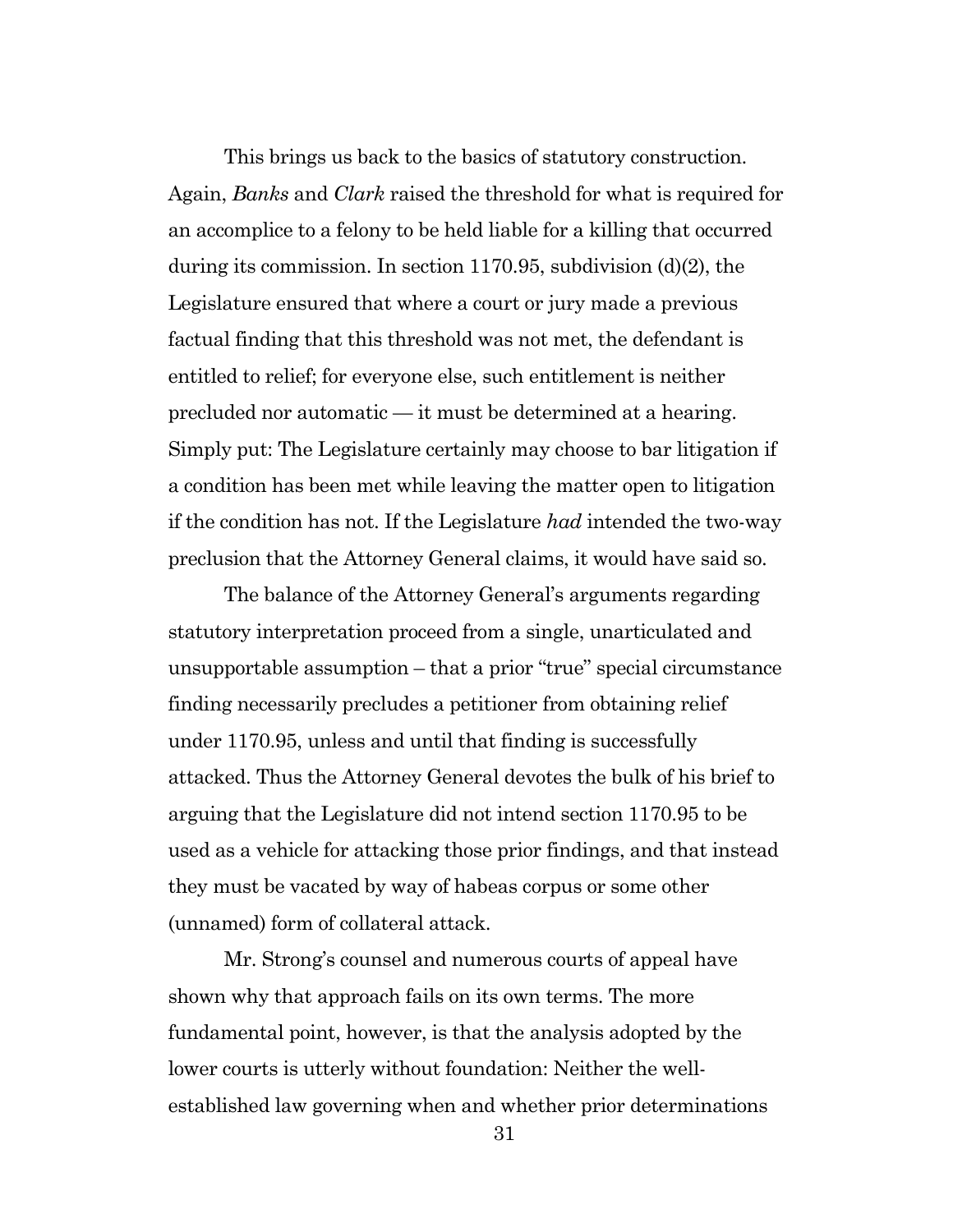may be afforded preclusive effect, nor the statute itself, endorse the essential predicate. There is simply no legal basis for assuming that special circumstance findings, made prior to this Court's opinions in *Banks* and *Clark*, preclude a petitioner from making out a prima facie case for relief under section 1170.95, subdivision (c) or from ultimately obtaining relief under that statute.

#### **.**

#### <span id="page-31-0"></span>**THE APPROACH ADOPTED BY** *PEOPLE V. SECREASE* **IS NOT AUTHORIZED BY THE STATUTE NOR BY ANY ESTABLISHED LEGAL PRINCIPLE; IT IS INCOHERENT**

Amicus is confident that this Court will decide the issue before it by holding that a felony-murder special circumstance finding made before *Banks* and *Clark* does not necessarily preclude a petitioner from making a prima facie showing of eligibility for relief under section 1170.95. But amicus nonetheless remains concerned with what approach the Court will adopt for resolving cases that arise in that posture. The concern was sparked by the approach taken in the Court of Appeals opinion in *People v. Secrease*, which has in turn been adopted by several other lower appellate courts. (See *People v. Wilson* (Sept. 29, 2021, No. D078231) \_\_\_ Cal.App.5th \_\_\_ [2021 WL 4451424]; *People v. Arias* (2021) 66 Cal.App.5th 987, review granted Sept. 29, 2021, S270555; *People v. Pineda* (2021) 66 Cal.App.5th 792, review granted Sept. 29, 2021, S270513.)

*Secrease* purported to "adopt something of a middle ground" between the line of cases giving preclusive effect to prior special circumstances findings that predate *Banks* and *Clark* and the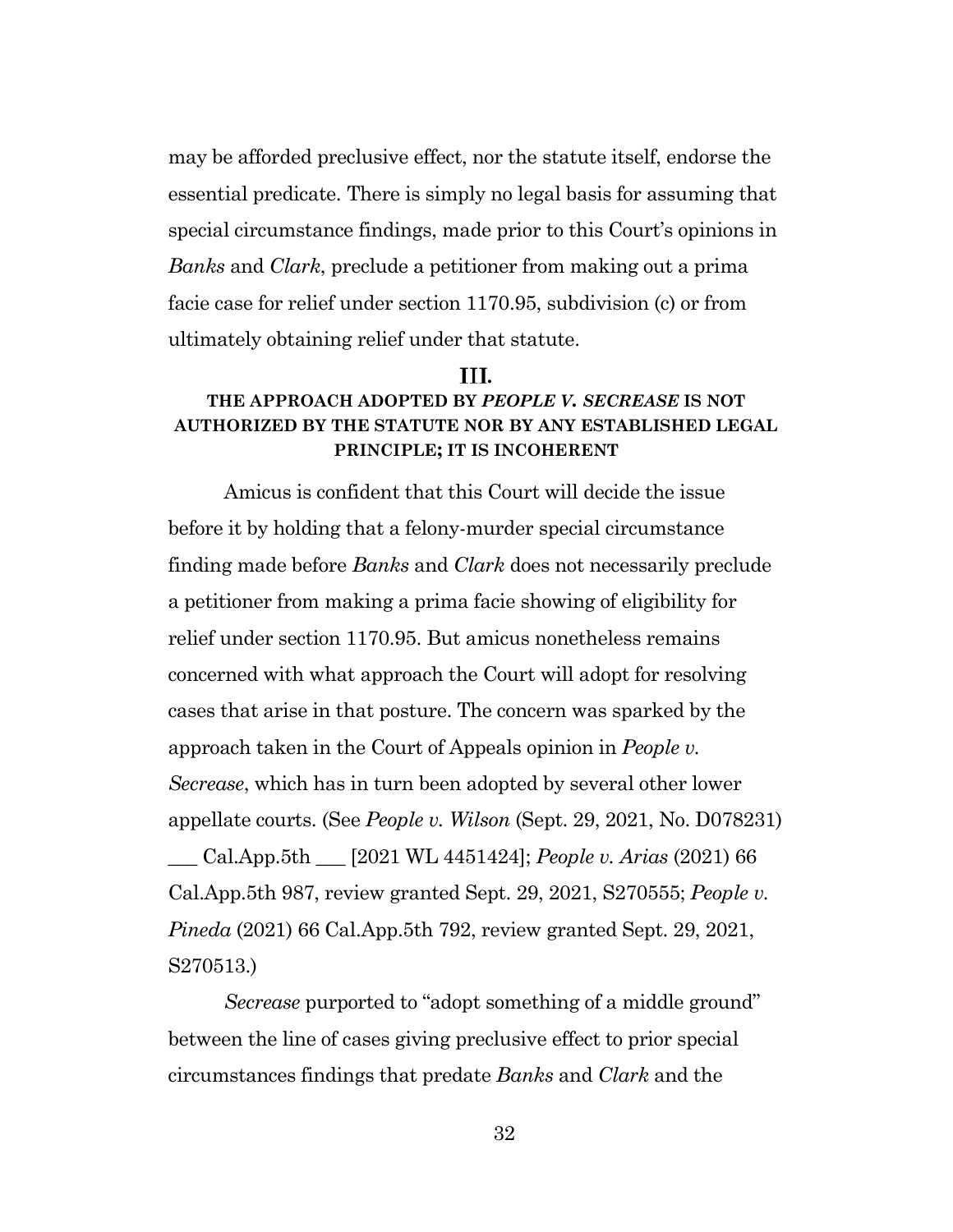competing cases holding that such prior findings pose no bar to potential eligibility for relief under section 1170.95. (*Secrease*, *supra*, 63 Cal.App.5th at p. 247.) While recognizing the unfairness of barring petitioners who would not be held culpable under a current and correct application of the law, the *Secrease* court could not accept that the statute could "reasonably be read to permit a 'doover' of factual issues that were necessarily resolved against a section 1170.95 petitioner by a jury." (*Id*. at pp. 254-255.) Its solution was to direct the trial court to conduct a "sufficiency of the evidence" review of the record of conviction, applying *Banks* and *Clark*, to determine whether to afford preclusive effect to the prior special circumstance finding and thus "foreclose sentencing as a matter of law" at the prima facie stage. (*Id*. at p. 261.)

The *Secrease* approach shares the fatal defects of the opinions it criticizes and suffers from another of its own. It is invented out of thin air, without regard for either the established principles of collateral estoppel or the express provisions and purposes of the statute that it purports to serve. In doing so it creates a new hurdle for petitioners to overcome, if they can – one that has no precedent in the law and that turns the statutory procedure on its head.

Like the opinions of the courts that have reflexively given preclusive effect to prior special circumstance findings, *Secrease* ignores at least a century-and-a-half of this Court's precedent governing whether and when a prior determination can be given preclusive effect. What those cases hold is that, if a litigant has not previously litigated and lost precisely the same issue in the previous proceeding, they have an untrammeled right to litigate it in the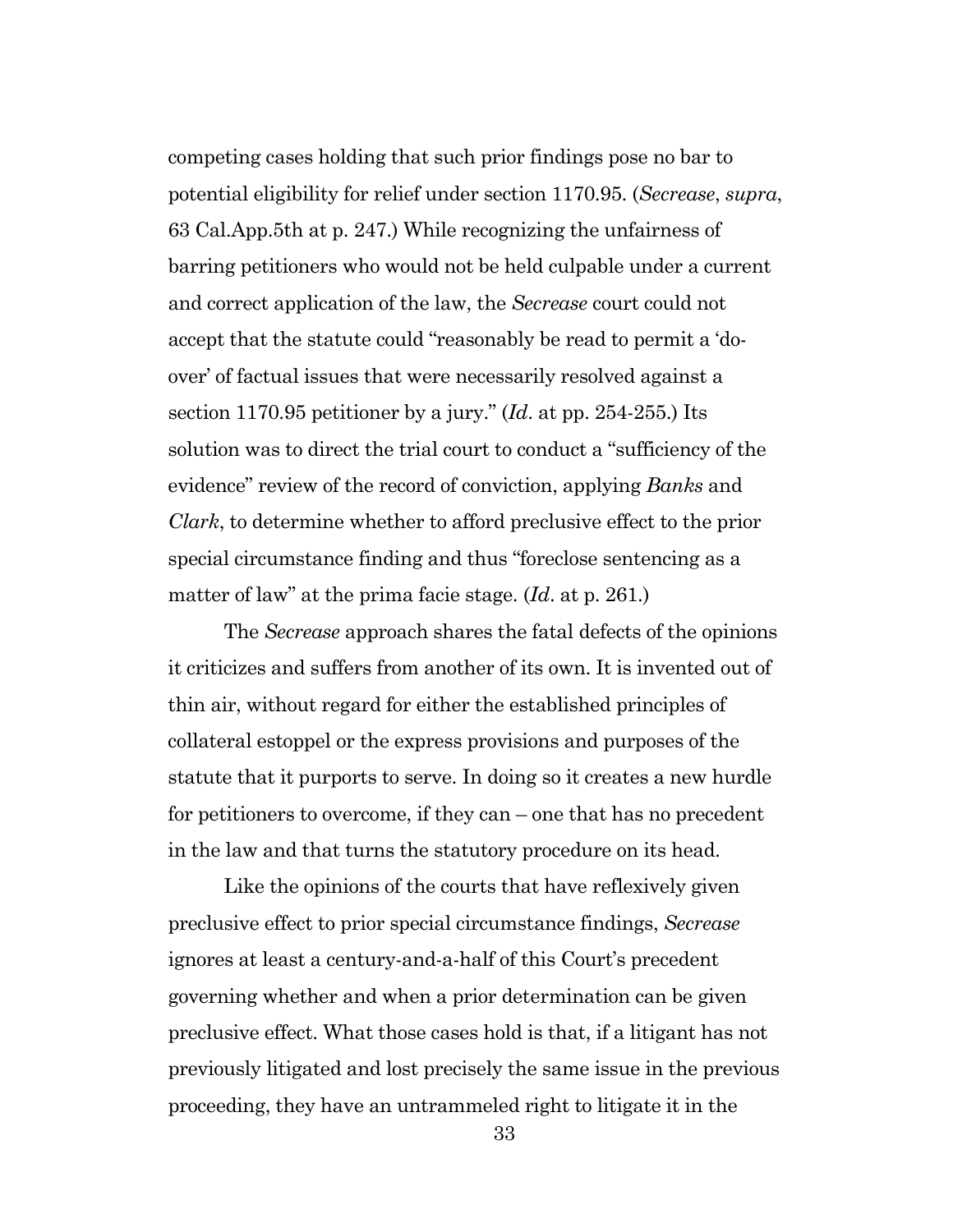current proceeding just as if the prior determination had never been made. (See, e.g., *People v. Santamaria* (1994) 8 Cal.4th 903, 917- 921.) Under the procedure devised by the Legislature, that means the petitioner has a right to a hearing in which they can introduce new and additional evidence, and in which the burden is on the prosecution to prove, beyond a reasonable doubt, that they *were* in fact either the actual killer, or an accomplice who intended the killing, or a major participant in the underlying felony who acted with reckless indifference to human life. (§1170.95, subd. (d)(3).)

What *Secrease* offers in its place is a process in which the trial judge examines only the cold record – a record developed at a point in time when the defendant had little or no incentive to adduce evidence or offer specific argument regarding the special circumstance allegation – and decides whether there was enough there that a rational jury *could have* made the requisite finding under a correct interpretation of the law based on whatever evidence had been presented to it. (See *People v. Lopez* (2020) 56 Cal.App.5th 936, 950 [describing operation of substantial evidence test – and why it is inappropriate – in context of  $\S 1170.95$ , subd.  $(d)(3)]$ .)

As the Attorney General recently observed, in explaining to this Court why the same substantial evidence approach should not be employed in the subdivision (d)(3) determination:

The "beyond a reasonable doubt" burden of proof simply requires the factfinder to consider all the evidence presented and determine whether it leaves the factfinder with an "abiding conviction" that the charge is true. [Citation]. In contrast, the substantial evidence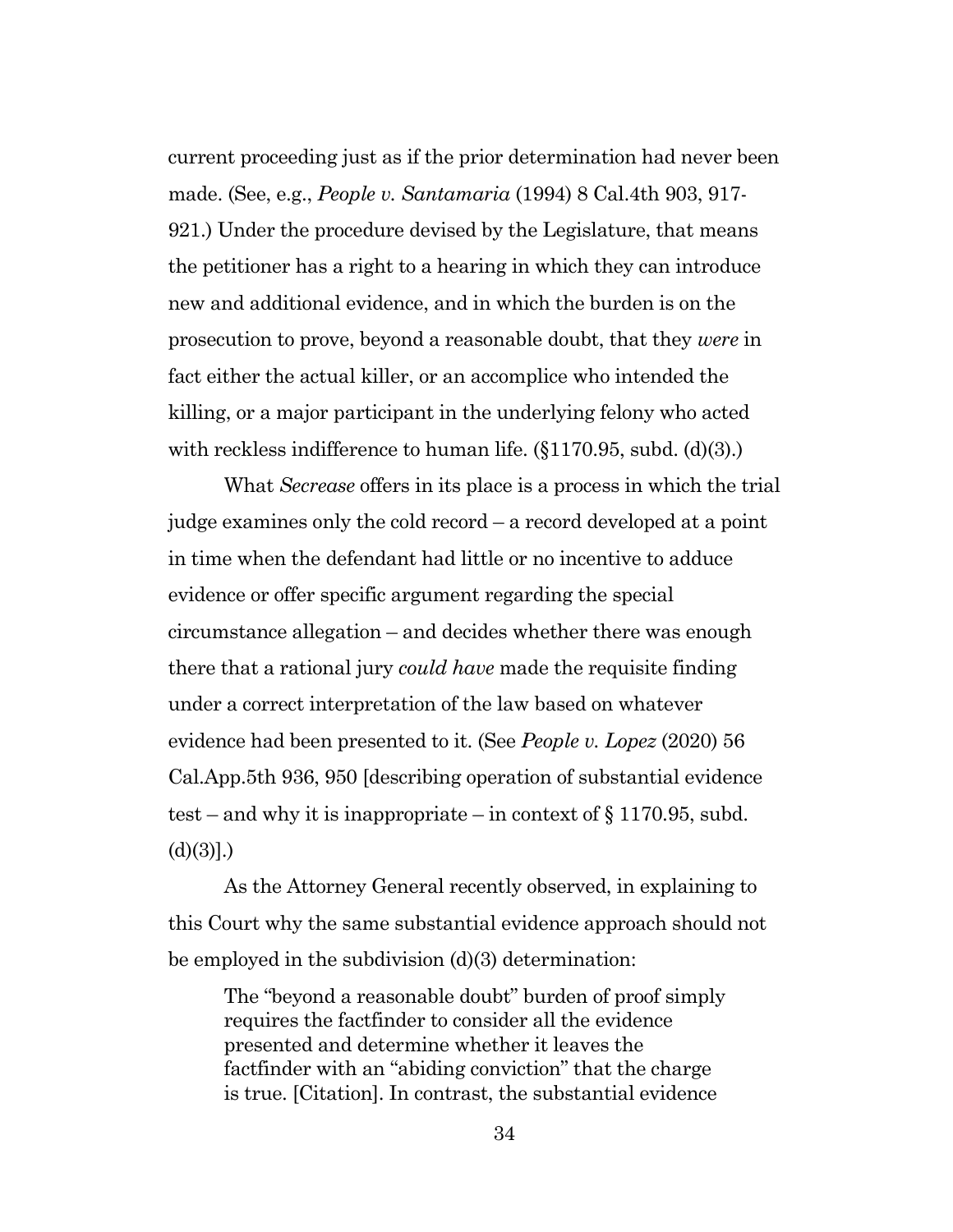standard does not require the arbiter to decide whether the "*evidence proves* essential facts beyond a reasonable doubt, but instead asks only whether a rational jury could credit it. …

Typically, the substantial evidence test is deferential to a prior factfinder's decision and does not permit the reweighing of evidence. [Citations]. But … at the section 1170.95 evidentiary hearing, there has been no prior jury determination that necessarily considered the petitioner's actions under the amended law of murder or the new evidence that the parties may introduce. [Employing the substantial evidence standard] instead requires trial courts to imagine what a *hypothetical* rational jury could find if presented with the amended theories of murder and the evidence introduced at the evidentiary hearing.

[T]he substantial evidence test … cannot apply as traditionally construed in the absence of prior relevant factfinding. Nor is there an adequate basis in the statute to apply a quasi-substantial-evidence approach that asks what a hypothetical jury could or would find.

(*People v. Duke*, No S265309, Answer Brief on the Merits at pp. 36- 37, italics in original.)

For the same reasons why it is clearly inappropriate to employ a substantial evidence test in the context of a subdivision (d)(3) hearing it is also improper to employ that test at the prima facie stage to pretermit the holding of a hearing altogether. In either case, the petitioner has been deprived of what the statute explicitly guarantees: A determination made by a trier of fact, based on all available admissible evidence, as to whether the prosecution has established beyond a reasonable doubt that the petitioner is liable for murder under governing law. There is simply no warrant in the statute or in any existing legal doctrine for substituting speculation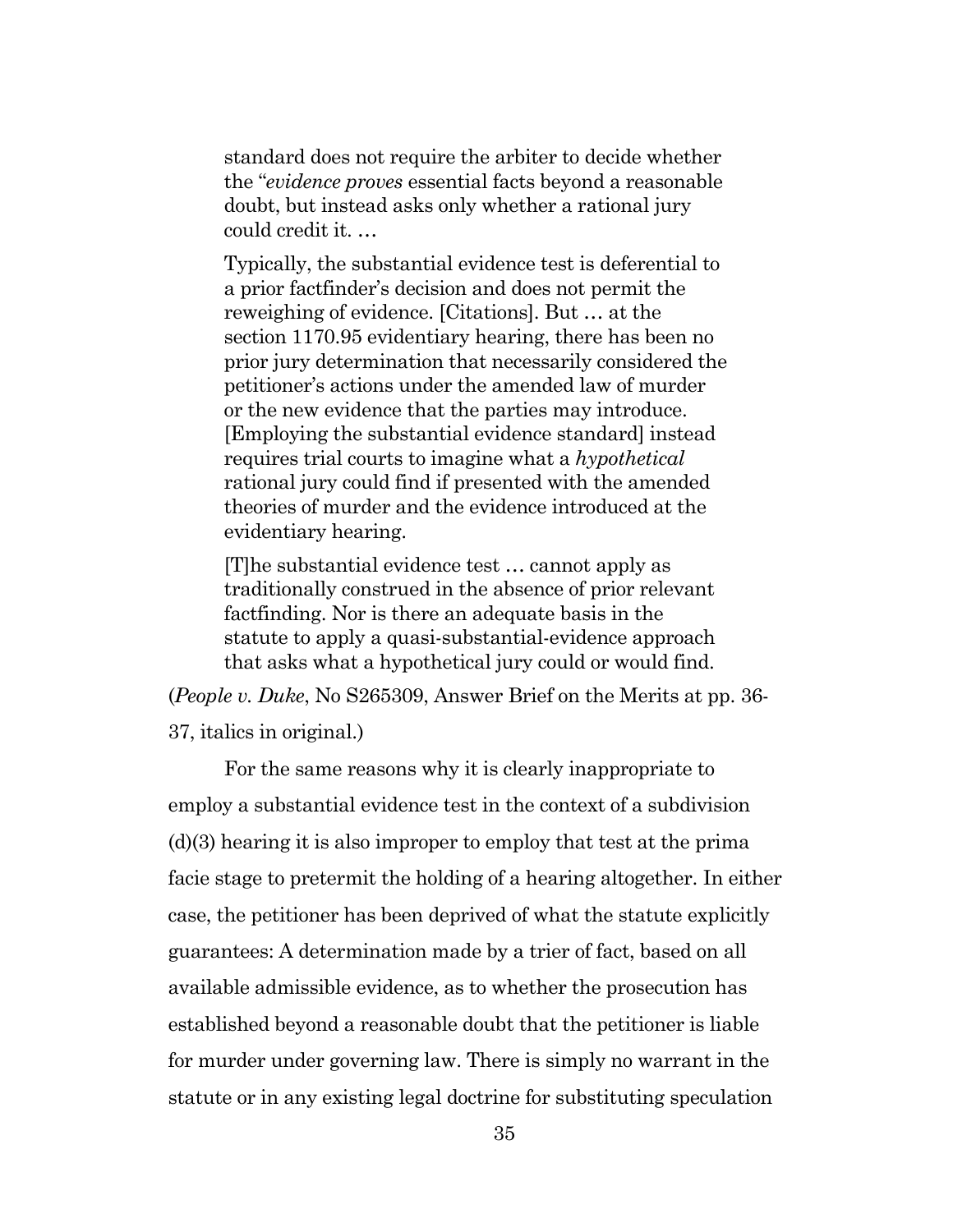as to what a hypothetical jury could have found had it decided the case following a proceeding in which all of those requisites were met.

Notably, neither the *Secrease* opinion nor the cases that have followed it made any effort to ground its approach in the text of section 1170.95 or the legislative history – much less to reconcile its obvious conflict with the provisions of the statute. All that is offered is the lower court's naked opinion that they "think … section 1170.95, subdivision (c) cannot reasonably be read to permit a 'doover' of factual issues that were necessarily resolved against a section 1170.95 petitioner by a jury." (*Secrease*, *supra*, 63 Cal.App.5th at pp. 254-255.)

The tendentious phrasing of that proposition betrays the fatal defect at the heart of the *Secrease* approach. A petitioner seeking a section 1170.95 hearing is *not* looking for a "do-over" – they are asking for critical factual determinations to be made *for the first time* under the correct legal test, based on all of the evidence pertinent to that determination and with the burden on the prosecution to prove their guilt beyond a reasonable doubt. In depriving petitioners of that right, *Secrease* violates both the letter and spirit of the statute and defies governing legal principles. This Court should not be swayed by its false promise of a "middle ground."

#### **CONCLUSION**

<span id="page-35-0"></span>Amicus OSPD urges the Court to hold that felony-murder special circumstance findings made prior to the Court's opinions in *Banks* and *Clark* do not preclude petitioners from making prima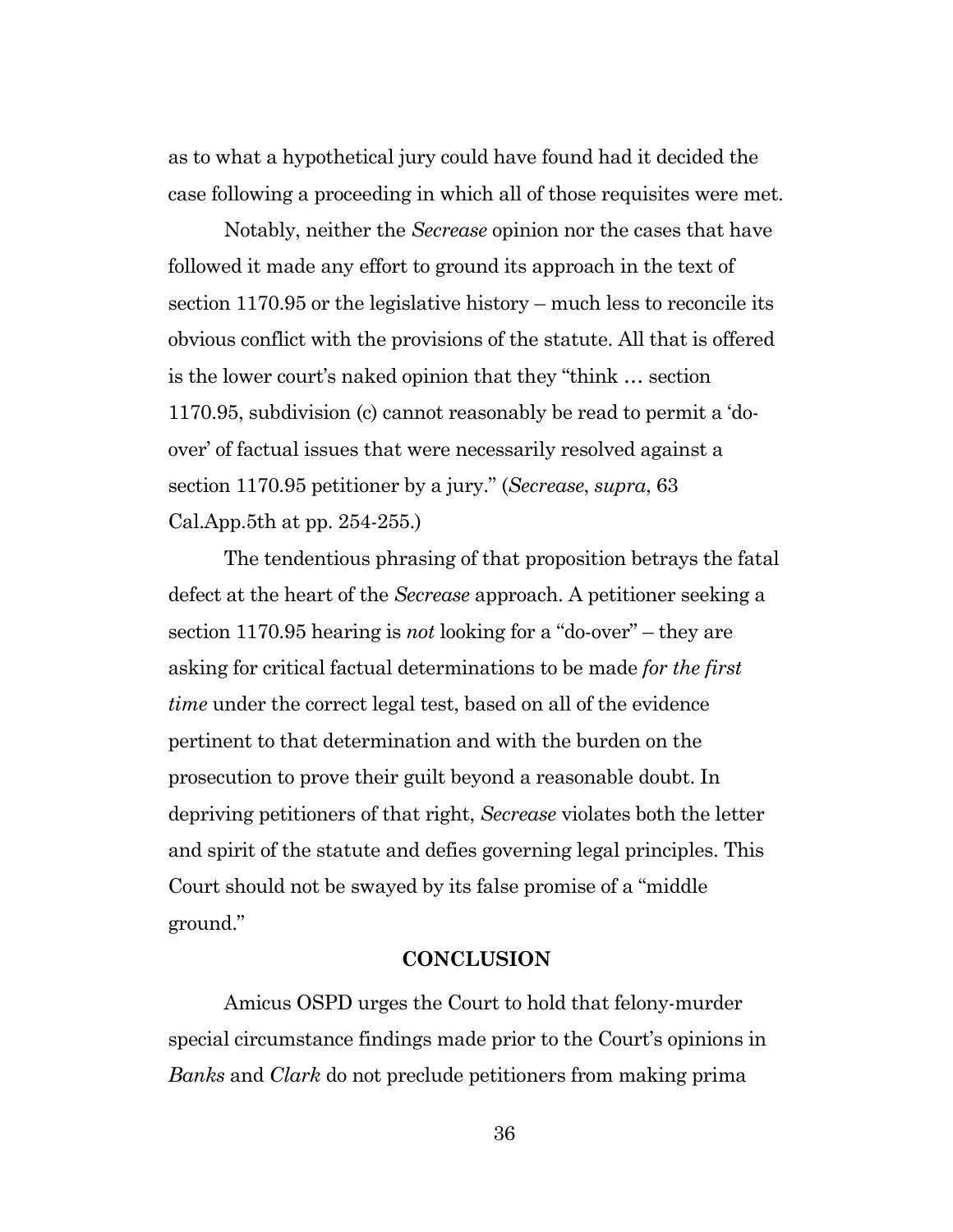facie showings of eligibility for relief under section 1170.95. Amicus also urges the Court to explicitly reject the approach taken in *People v. Secrease*, and instead permit otherwise eligible petitioners to obtain hearings pursuant to section 1170.95, subdivision (d)(3) without first having to undergo substantial evidence review of pre-*Banks* and *Clark* special circumstance findings.

Dated: October 14, 2021 Respectfully submitted,

MARY K. MCCOMB State Public Defender

#### **/S/ AJ KUTCHINS**

\_\_\_\_\_\_\_\_\_\_\_\_\_\_\_\_\_\_\_\_\_\_\_\_\_

AJ Kutchins Supervising Deputy State Public Defender Attorney for Proposed Amicus Curiae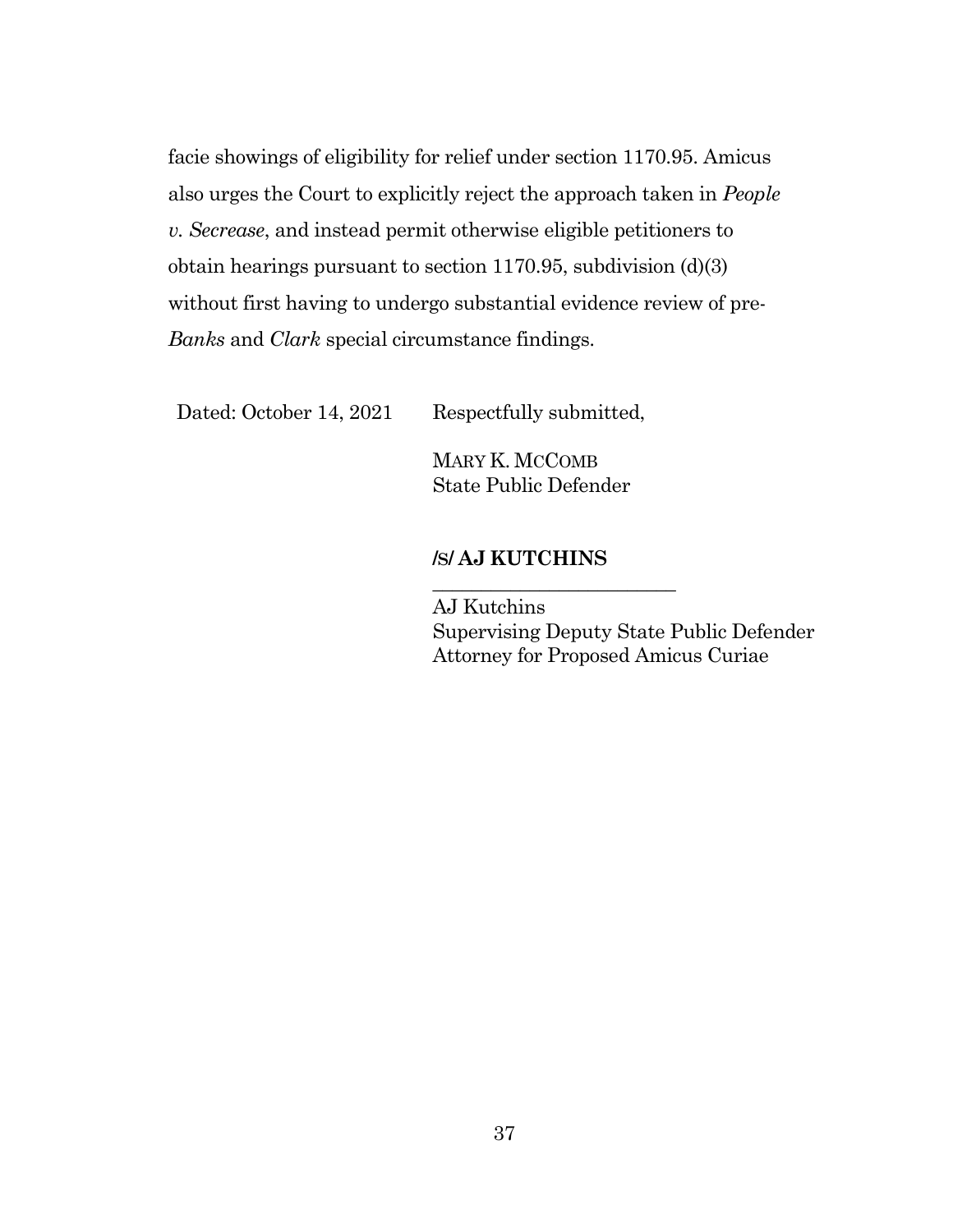### <span id="page-37-0"></span>**CERTIFICATE OF COUNSEL**

I, AJ Kutchins, have conducted a word count of this brief using our office's computer software. On the basis of the computer-generated word count, I certify that this brief is 7,849 words in length excluding the tables and this certificate.

DATED: October 14, 2021 Respectfully submitted,

**/s/ AJ Kutchins**

AJ Kutchins Supervising Deputy State Public Defender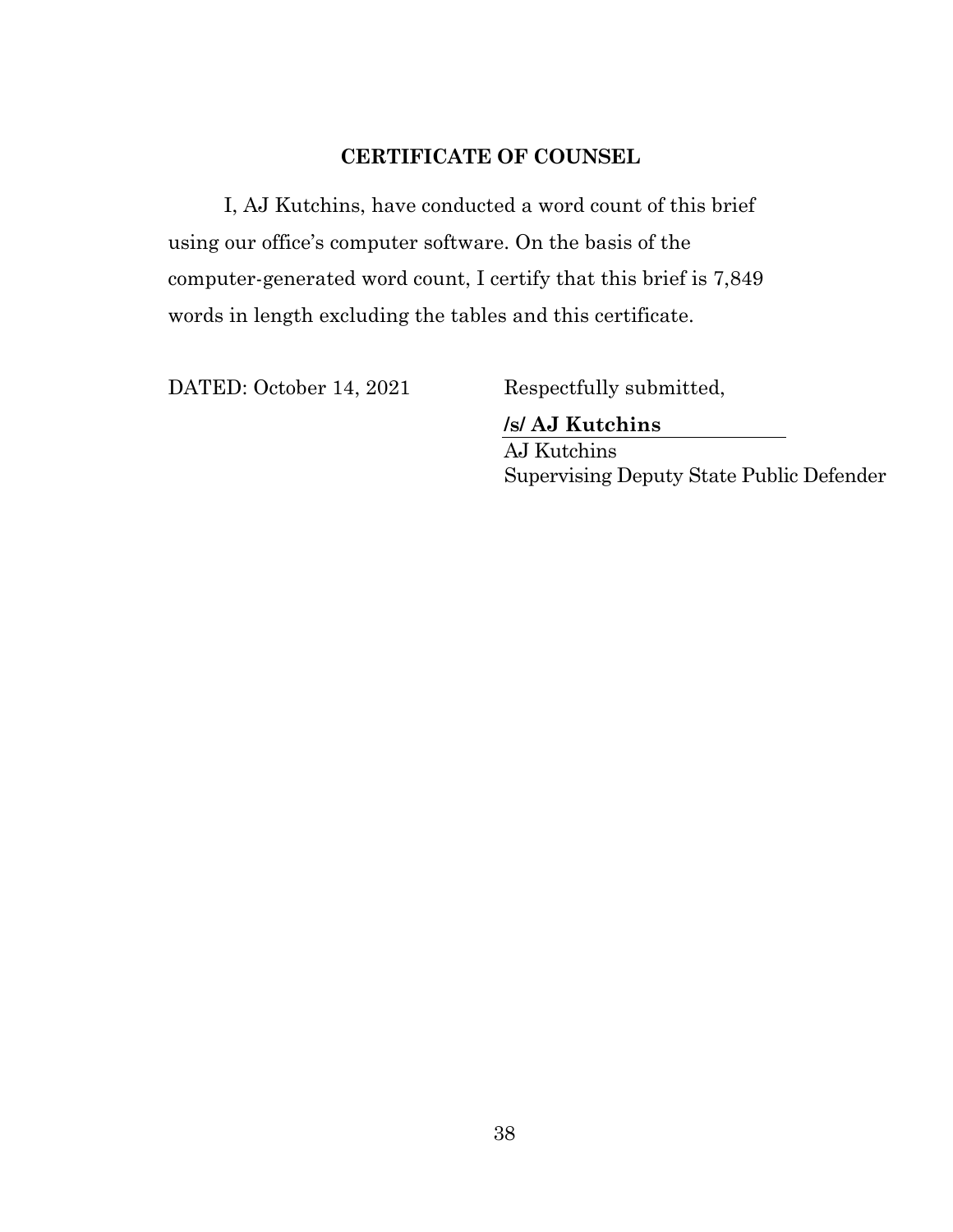#### **DECLARATION OF SERVICE**

<span id="page-38-0"></span>

| Case Name:   | People v. Strong |
|--------------|------------------|
| Case Number: | S266606          |

I, **Kecia Bailey**, declare as follows: I am over the age of 18, and not party to this cause. I am employed in the county where the mailing took place. My business address is 1111 Broadway, Suite 1000, Oakland, California 94607. I served a true copy of the following document:

### **AMICUS CURIAE BRIEF OF THE OFFICE OF THE STATE PUBLIC DEFENDER IN SUPPORT OF PETITIONER**

by enclosing it in envelopes and placing the envelopes for collection and mailing with the United States Postal Service with postage fully prepaid on the date and at the place shown below following our ordinary business practices.

The envelopes were addressed and mailed on **October 14, 2021** as follows:

The Hon. Patrick Marlett Judge of the Superior Court Sacramento County 720 9th Street Sacramento California 95814

Clerk of the Court Court of Appeal, Third District 914 Capitol Mall, 4th Floor Sacramento, California 95814

Elizabeth J. Smutz Staff Attorney Central California Appellate Program 2150 River Plaza Dr. Ste. 300 Sacramento, California 95833

///

///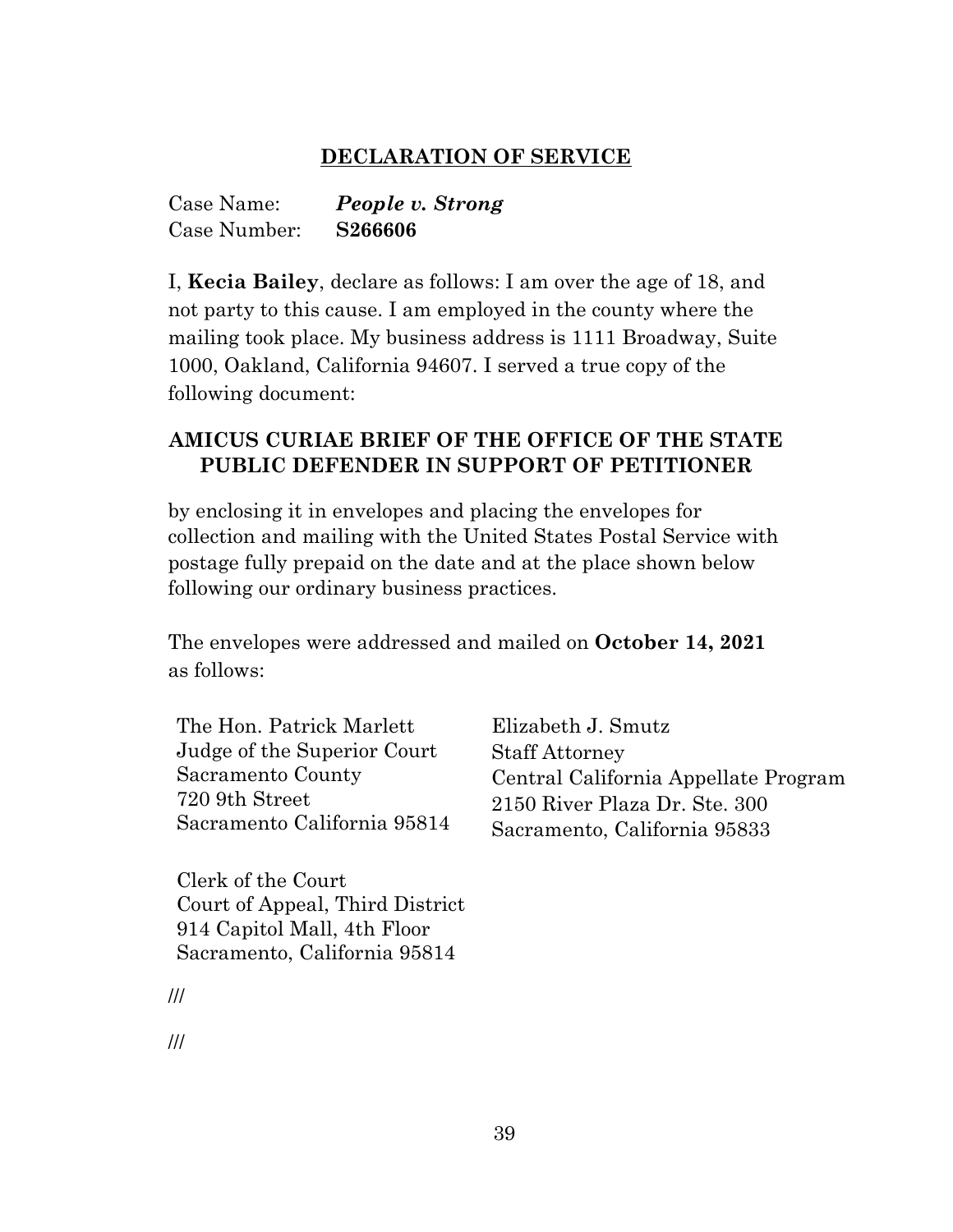The aforementioned document(s) were served electronically (via TrueFiling) to the individuals listed below on **October 14, 2021**:

| Deborah L. Hawkins              | Eric L. Christoffersen            |
|---------------------------------|-----------------------------------|
| Attorney at Law                 | Office of The Attorney General    |
| 1637 E. Valley Parkway, PMB 135 | 1300 "I" Street                   |
| Escondido, CA 92027             | P.O. Box 944255                   |
| (Counsel for Appellant)         | Sacramento, California 94244-2550 |
|                                 | (Counsel for Respondent)          |
| Jonathan E. Demson              | Michelle May Peterson             |
| 1158 26th Street, No.291        | Attorney at Law                   |
| Santa Monica, CA 90403          | P.O. Box 387                      |
| (Counsel for Amicus)            | Salem, MA 01970-0487              |

(Counsel for Amicus)

I declare under penalty of perjury under the laws of the State of California that the foregoing is true and correct. Signed on **October 14, 2021**, at Sacramento, CA.

> /s/ *Kecia Bailey* KECIA BAILEY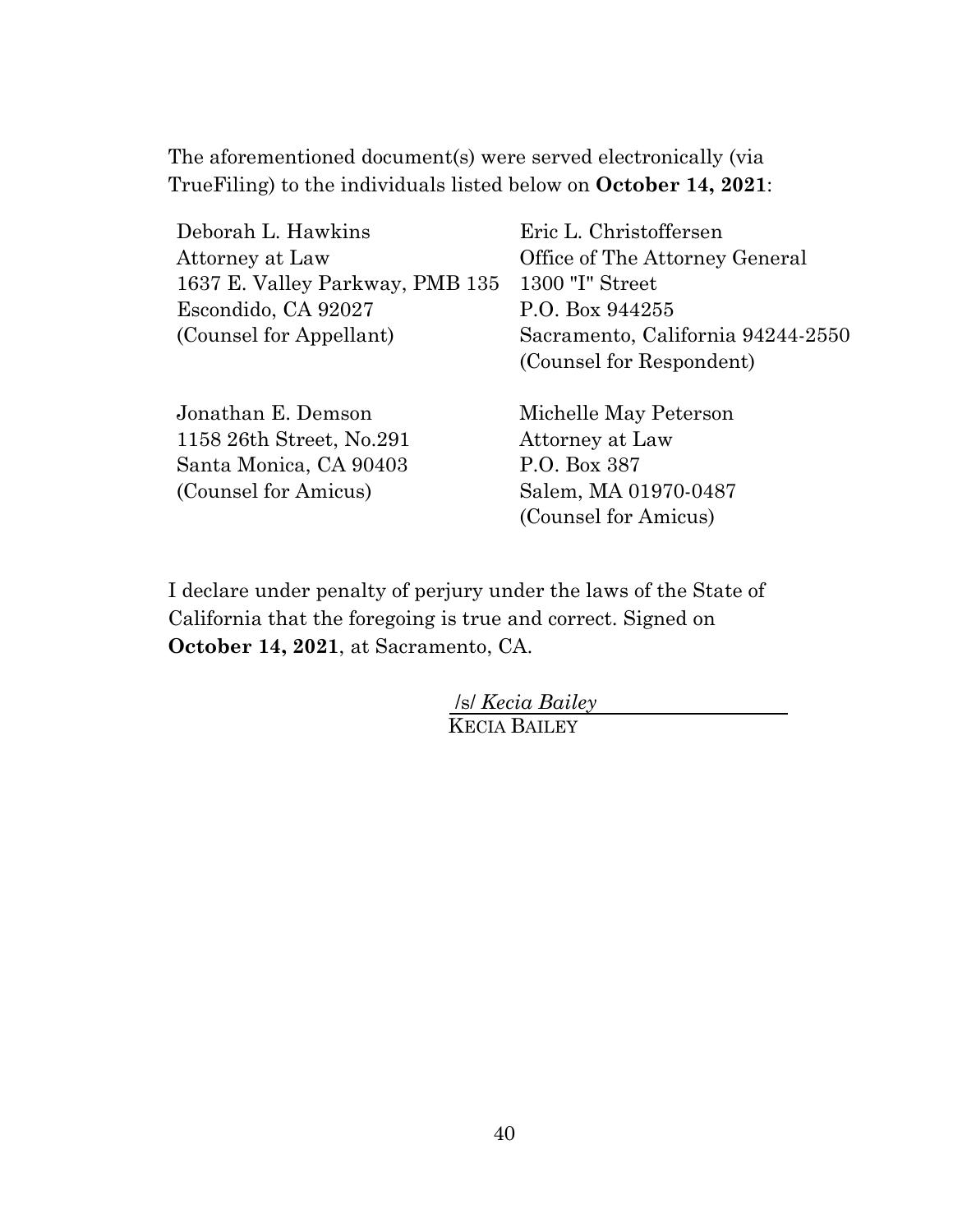### *PROOF OF SERVICE*

# **STATE OF CALIFORNIA**

Supreme Court of California

### **STATE OF CALIFORNIA**

Supreme Court of California

#### Case Name:**PEOPLE v. STRONG** Case Number:**S266606** Lower Court Case Number:**C091162**

- 1. At the time of service I was at least 18 years of age and not a party to this legal action.
- 2. My email address used to e-serve: **aj.kutchins@ospd.ca.gov**
- 3. I served by email a copy of the following document(s) indicated below:

Title(s) of papers e-served:

| <b>Filing Type</b> | <b>Document Title</b>                      |
|--------------------|--------------------------------------------|
| <b>APPLICATION</b> | 22021 10 14 OSPD Amicus Application-Strong |
| <b>BRIEF</b>       | 2021 10 14 OSPD Amicus Brief-Strong        |

Service Recipients:

| <b>Person Served</b>                                   | <b>Email Address</b>                                        | <b>Type</b> | Date /<br>Time             |
|--------------------------------------------------------|-------------------------------------------------------------|-------------|----------------------------|
| Diane Boggess                                          | Diane.Boggess@doj.ca.gov                                    | le-         | 10/14/2021                 |
| DOJ Sacramento/Fresno AWT Crim                         |                                                             |             | Serve <sup>[3:08:28]</sup> |
|                                                        |                                                             |             | PМ                         |
| Michelle Peterson                                      | $\text{may} 111072$ @gmail.com                              | le-         | 10/14/2021                 |
| Law Office of Michelle M. Peterson                     |                                                             |             | Serve 3:08:28              |
| 111072                                                 |                                                             |             | PM                         |
| Eric Christoffersen                                    | $\text{Eric.Christoffersen} @ \text{doj.ca.gov} \text{le-}$ |             | 10/14/2021                 |
| Office of the Attorney General                         |                                                             |             | Serve <sup>[3:08:28]</sup> |
| 186094                                                 |                                                             |             | PM                         |
| Attorney Attorney General - Sacramento Office          | sacawttruefiling@doj.ca.gov                                 | le-         | 10/14/2021                 |
| Court Added                                            |                                                             |             | Serve 3:08:28              |
|                                                        |                                                             |             | PM                         |
| Deborah Hawkins                                        | dhawkins $8350$ @gmail.com                                  | le-         | 10/14/2021                 |
| Court Added                                            |                                                             |             | Serve 3:08:28              |
| 127133                                                 |                                                             |             | PM                         |
| Office Office Of The State Public Defender             | $ $ docketing@ospd.ca.gov                                   | le-         | 10/14/2021                 |
| Maria Jesus Morga, Senior Deputy State Public Defender |                                                             |             | Serve 3:08:28              |
| 000000                                                 |                                                             |             | PM                         |

This proof of service was automatically created, submitted and signed on my behalf through my agreements with TrueFiling and its contents are true to the best of my information, knowledge, and belief.

I declare under penalty of perjury under the laws of the State of California that the foregoing is true and correct.

10/14/2021